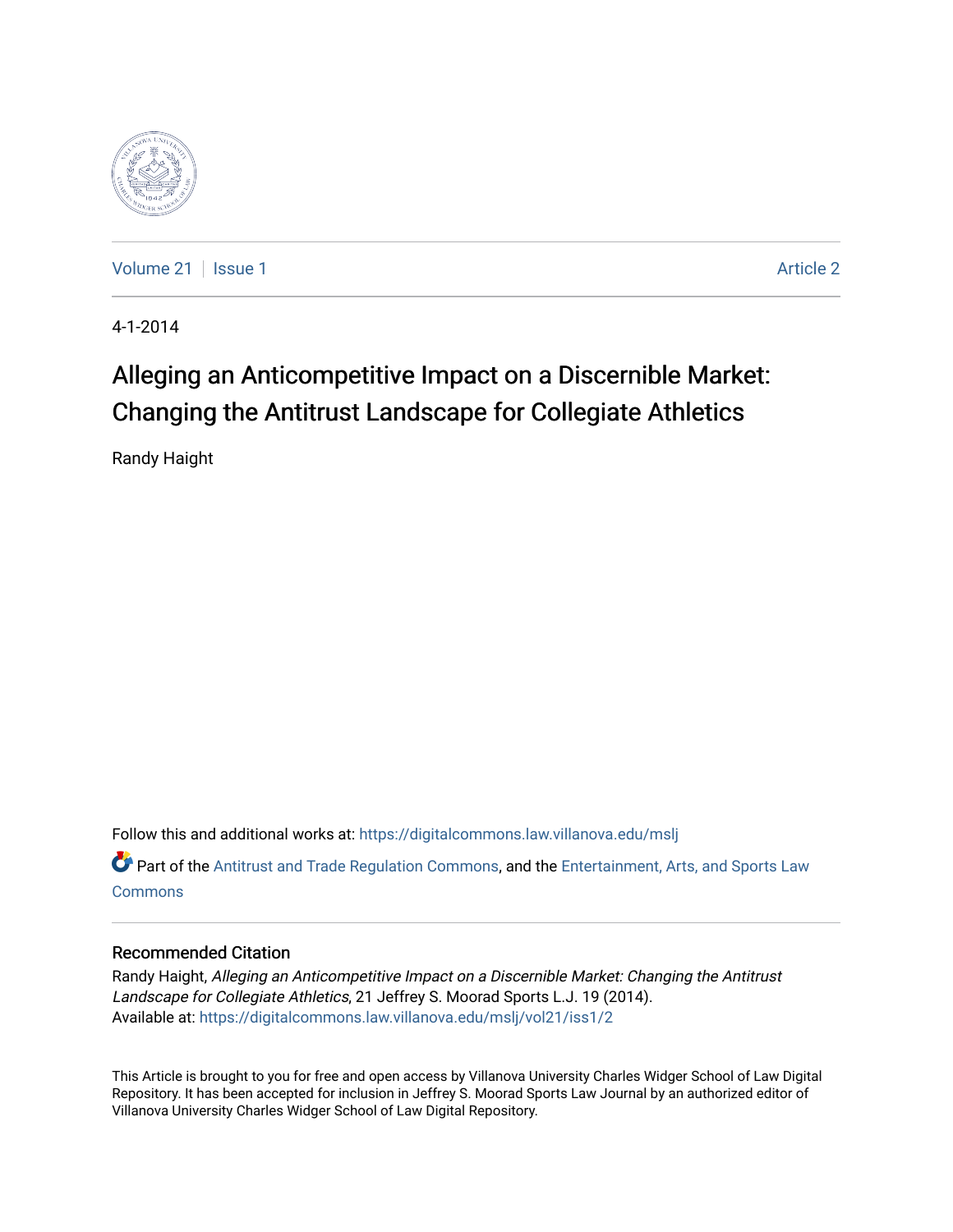# Articles

### ALLEGING AN ANTICOMPETITIVE IMPACT ON A DISCERNIBLE MARKET: CHANGING THE ANTITRUST LANDSCAPE FOR COLLEGIATE ATHLETICS

#### RANDY HAIGHT\*

#### I. INTRODUCTION

The National Collegiate Athletic Association's ("NCAA") basic purpose is to "maintain intercollegiate athletics as an integral part of the educational program and the athlete as an integral part of the student body."1 Historically, courts have given deference to the principles cited in the NCAA's Constitution, its fundamental purpose of maintaining amateurism and promoting academics in collegiate athletics.<sup>2</sup> Nevertheless, success from continuous expansion in size and scope, and the multitude of rules reconstructing the regulation of collegiate athletics, brings a litany of lawsuits challenging the organization's abusive concentrations of market power. As a result, a class action lawsuit brought by John Rock in 2012 against the NCAA calls into question the continuing legal validity of this deference to antitrust scrutiny concerning collegiate athletics.<sup>3</sup>

This Article will argue that the NCAA's per sport scholarship limit is an anticompetitive measure impacting a discernible market,

2. *Id.* ("The competitive athletics programs of member institutions are designed to be a vital part of the educational system. A basic purpose of this Association is to maintain intercollegiate athletics as an integral part of the educational program and the athlete as an integral part of the student body and, by so doing, retain a clear line of demarcation between intercollegiate athletics and professional sports."). For a detailed discussion of cases in which the courts deferred to NCAA principles, see *infra* notes 76-107 and accompanying text.

3. *See* Rock v. Nat'l Collegiate Athletic Ass'n, No. 1:12-cv-1019, 2013 WL 4479815 (S.D. Ind. July 25, 2012) (challenging NCAA regulations prohibiting multi-year scholarships, and cap on number of allowable scholarships). The prohibition on multi-year scholarships has since been rescinded. *See* Agnew v. Nat'l Collegiate Athletic Ass'n, 683 F.3d 328 (7th Cir. 2013).

#### (19)

<sup>\*</sup> Judicial Law Clerk, United States Court of Appeals for the Ninth Circuit.

J.D., The George Washington University Law School. The Author would like to thank Professor F. Scott Kieff for his guidance and support throughout the development of this Article.

<sup>1.</sup> NCAA, 2012-2013 NCAA DIVISION I MANUAL (2012), *available at* http:// www.ncaapublications.com/productdownloads/D113.pdf [hereinafter NCAA CONSTITUTION].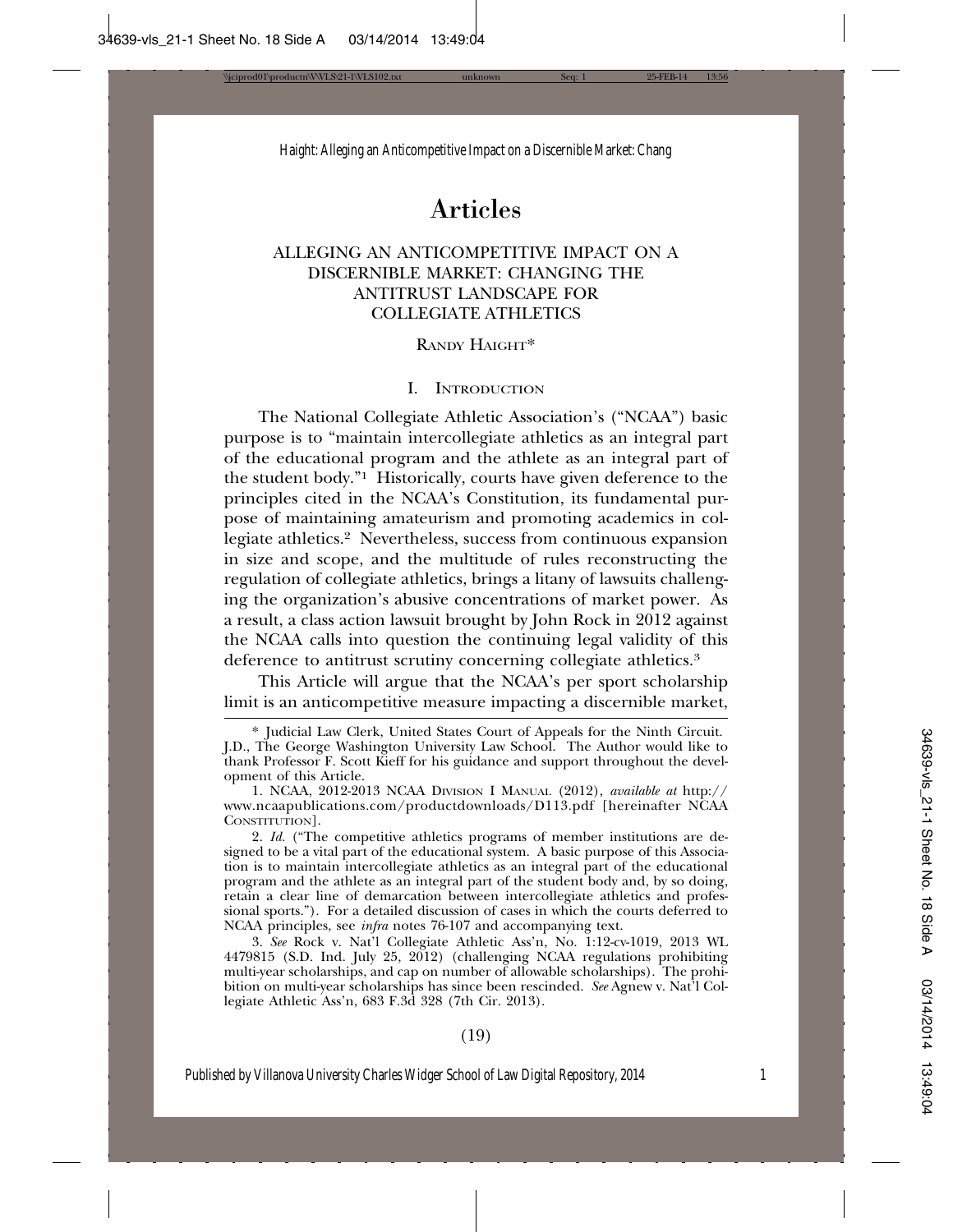thereby creating an antitrust violation. Section II will provide a historical overview of how NCAA regulations have changed over time. Section III sets forth the antitrust issue, stemming from the Sherman Anti-Trust Act, surrounding the NCAA scholarship limits, and reviews the analysis courts utilize when considering challenges to NCAA rules and regulations that affect antitrust matters. Lastly, Section IV details a pending lawsuit, *Rock v. NCAA*, and describes how the aforementioned cases will likely affect the outcome.

#### II. NCAA BACKGROUND

#### A. Commercialism: How Intercollegiate Athletics Developed Into an Enterprise Subject to Antitrust Scrutiny

Intercollegiate athletics emerged in 1852 when Harvard and Yale Universities organized a rowing competition.<sup>4</sup> Shortly thereafter, colleges and universities across the country began challenging each other to athletic events that were generally governed by the students themselves.<sup>5</sup> Interschool athletic competitions grew steadily throughout the nineteenth century, and, consequently, questions arose concerning the governance of these sporting events.6 Although faculty members started playing a more supportive role in controlling athletic programs, the vital shift in regulating the excesses of intercollegiate athletics occurred in 1905 when President Roosevelt called for the reformation of college football playing rules due to the growing number of reported injuries and deaths occurring during football games.7 In response, Henry McCracken, Chancellor of New York University, coordinated a national meeting of representatives from the major intercollegiate football teams.8

8. *See* GILLEY, *supra* note 4, at 20 (discussing efforts to create national organization to govern amateur athletics).

<sup>4.</sup> *See* WADE J. GILLEY, ADMINISTRATION OF UNIVERSITY ATHLETIC PROGRAMS: IN-TERNAL CONTROL AND EXCELLENCE 18 (1986) [hereinafter "Administration of University Programs"].

<sup>5.</sup> *See id.* ("In the 1850s the [athletic captain] . . . assured the continuance of the organization, served as its coach and administrator, organized fund raisers, and promoted his club; he was the sole arbiter of the athletic program.").

<sup>6.</sup> *See id.* (citing B. SPEARS & R. SWANSON, HISTORY OF SPORT AND PHYSICAL ACTIVITY IN THE UNITED STATES 208 (1978)).

<sup>7.</sup> *See* John J. Miller, *How Teddy Roosevelt Saved Football*, N.Y. Post, Apr. 27, 2011, *available at* http://nypost.com/2011/04/17/how-teddy-roosevelt-saved-football/ ("In 1905, with football's violence becoming impossible to ignore, [Teddy Roosevelt] summoned the coaches from Harvard, Princeton and Yale to the White House and encouraged them to reform the game. That winter, they created the organization that became the NCAA and invented the forward pass — a revolutionary rule change that separated the sport from its rugby-like origins and made it a uniquely American game loved by millions today.").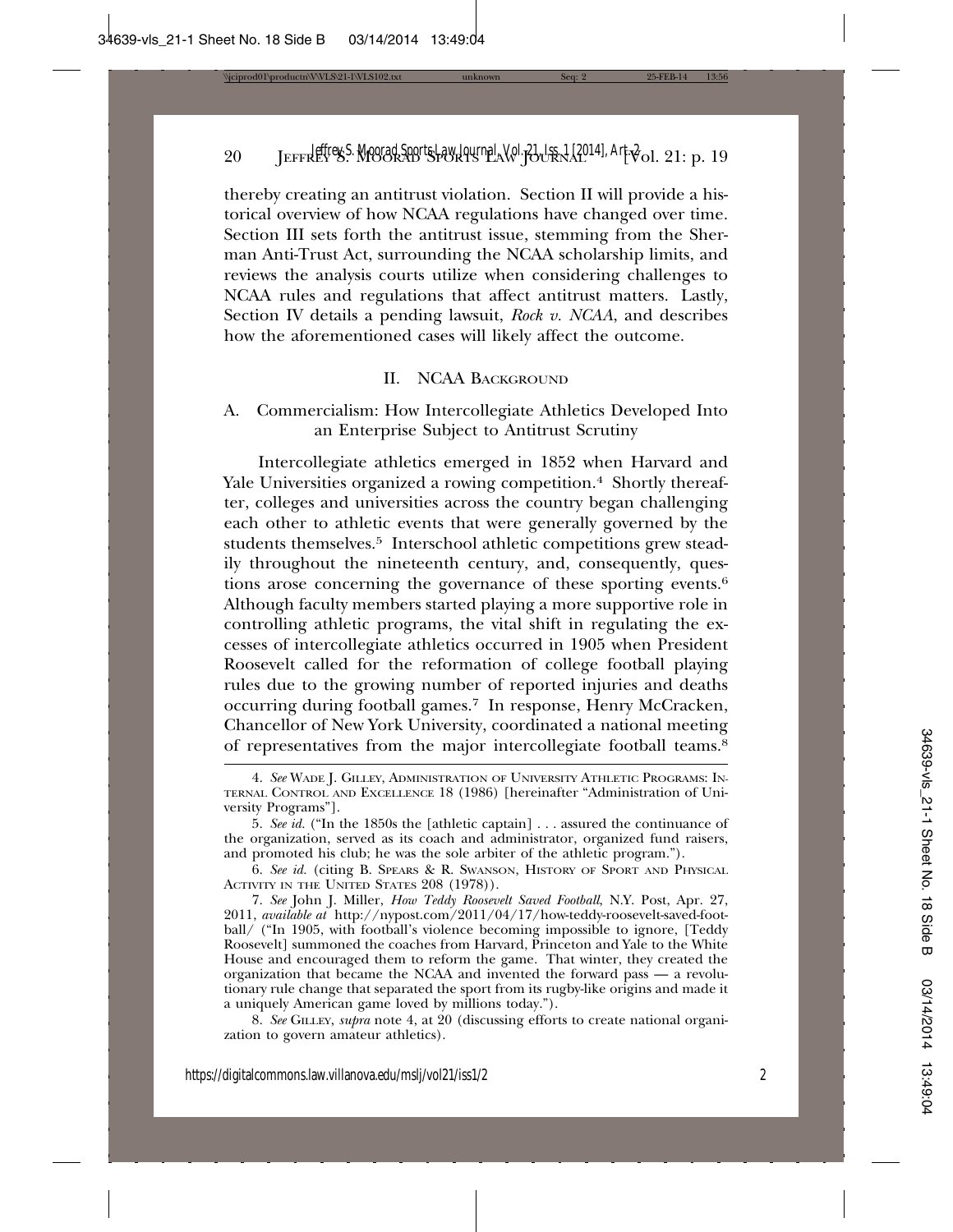Shortly thereafter, a group of representatives in attendance formed the Intercollegiate Athletic Association of America, later becoming the NCAA.9 Initially, the NCAA only served as a rulemaking body that would eliminate "unsavory violence" and preserve "amateurism."10 However, the NCAA has since developed substantially due to the continued growth and complexity of intercollegiate athletics.

Beginning in the 1920's, college football grew so much in popularity that enforcing the NCAA rules "presented a dilemma not unlike the one posed by the Eighteenth Amendment of the U.S. Constitution where [ ] it prohibited the manufacture and sale of alcoholic beverages."11 In 1948, in an effort to develop a compliance mechanism, the NCAA adopted a collection of rules on amateurism, eligibility, and financial aid, known as the "Sanity Code."12 More importantly, the Sanity Code created a tool through a compliance committee that allowed the NCAA to terminate an academic institution's NCAA membership.13 Despite lofty expectations, the Sanity Code had little success because expulsion was the sole remedy. Thus, the Sanity Code was repealed, and replaced in 1951 with a new set of enforcement rules. These rules were further developed in 1976. These rules included the creation of an enforcement body given the authority to, among other things, penalize members for rules violations.14

The various enforcement regulations afford the NCAA great oversight over financial aid allotment, including the ability to provide economic support to student-athletes without regard to financial need or "remarkable academic ability."15 The NCAA crafted the foundation for "today's corporate college sport" by balancing and managing more than 1,200 athletic programs and an array of regulations governing eligibility, penalizing improper payments or endorsements, and limiting scholarship awards.16

12. ARTHUR A. FLEISHER ET AL., THE NATIONAL COLLEGIATE ATHLETIC ASSOCIA-TION: A STUDY IN CARTEL BEHAVIOR 47 (1992).

13. *See id.* at 47-48.

14. *See id.*

15. *See* ALLEN L. SACK & ELLEN J. STAUROWSKY, COLLEGE ATHLETES FOR HIRE: THE EVOLUTION AND LEGACY OF THE NCAA'S AMATEUR MYTH 47 (1998).

16. *Id.* at 49; *see also* In re NCAA I-A Walk-On Football Players Litig., 398 F. Supp. 2d 1144, 1146 (W.D. Wash. 2005).

<sup>9.</sup> *See id.*

<sup>10.</sup> James V. Koch, *The Economic Realities of Amateur Sports Organization*, 61 IND. L.J. 9, 12 (1986).

<sup>11.</sup> Daniel E. Lazaroff, *The NCAA in Its Second Century: Defender of Amateurism or Antitrust Recidivist?*, 86 OR. L. REV. 329, 332 (2007) (quoting ALLEN L. SACK & EL-LEN J. STAUROWSKY, COLLEGE ATHLETES FOR HIRE: THE EVOLUTION AND LEGACY OF THE NCAA'S AMATEUR MYTH 35 (1998)).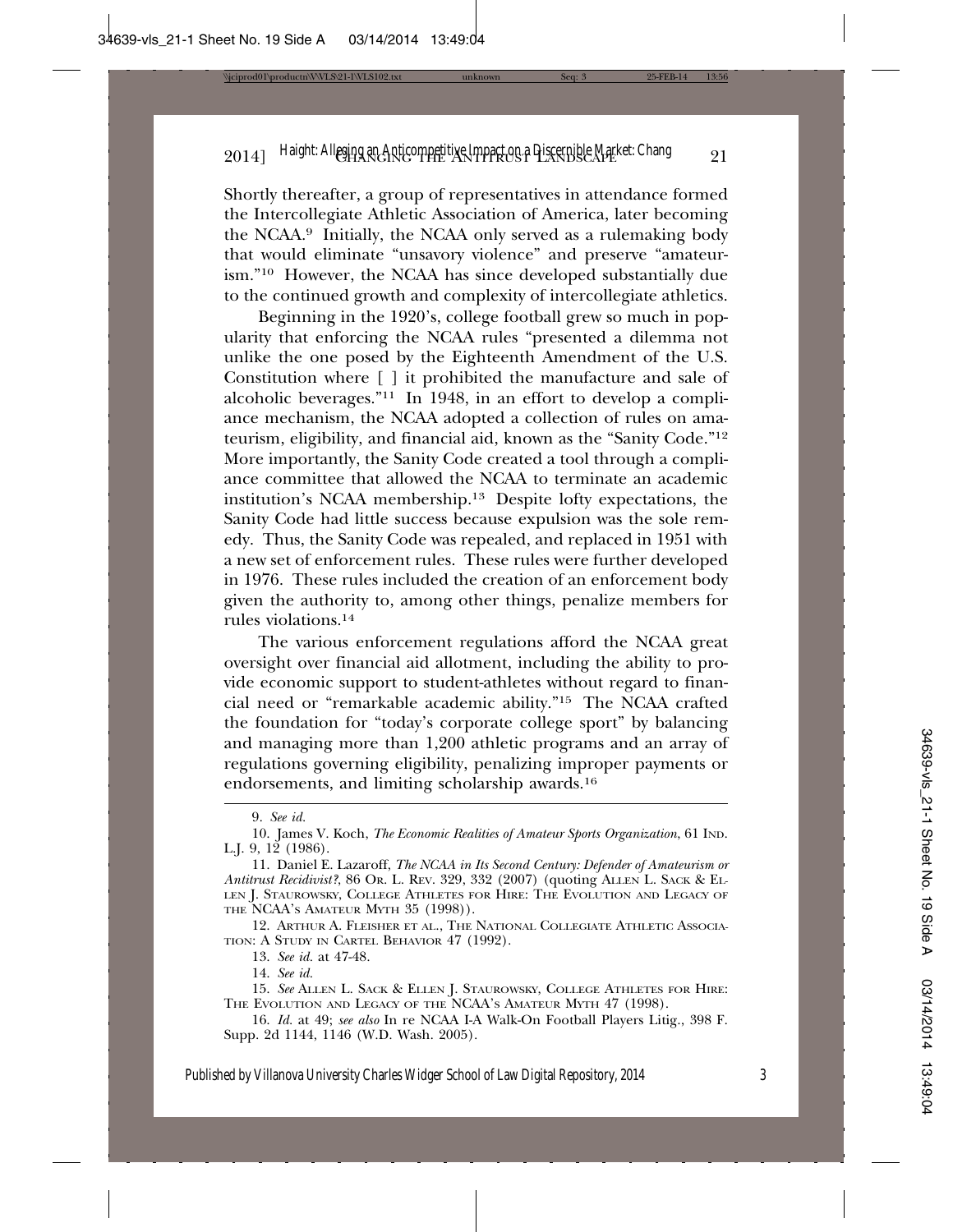# B. NCAA Scholarship Limitations Signal an Anticompetitive Impact

The NCAA's history of awarding athletic scholarships, including enforcing per sport scholarship limitations, exemplifies the NCAA's tradition of exhibiting anticompetitive behavior. Initially, in 1906, the NCAA identified "[t]he offering of inducements to players to enter Colleges or Universities because of their athletic abilities and of supporting or maintaining players while students on account of their athletic abilities, either by athletic organizations, individual alumni, or otherwise, directly or indirectly" as a violation of the "amateurism" ideal that the organization was created to preserve.<sup>17</sup> Despite the NCAA's stance, it was common for student-athletes to receive funding from outside sources to pay for the student's college education. Nearly thirty years later, the NCAA finally drafted a declaration emphasizing the amateur status of student-athletes, and stressing that financial awards were entirely needbased and independent of a student's athletic participation.18 Notwithstanding this declaration, prior to 1973, a free market athletic scholarship system was in place because no formal NCAA rule or regulation limited the length or number of scholarships an institution could award, thus allowing competition among the colleges and universities to vie for the athletic services of an unfixed amount of players for a one to four year term.19

In 1973, at the NCAA Annual Convention, the NCAA passed numerous amendments to its constitution and bylaws creating a more centralized regulation of athletic scholarships, including changing the duration of grants-in-aid from four-years to one-year renewable contracts.20 Only three years later, the constitution was further amended to limit the number of total scholarships awarded in a given sport and for a specified year.21 Article 15.5 of the NCAA bylaws details the maximum limit on the number of athletes partici-

<sup>17.</sup> *See* Intercollegiate Athletic Ass'n of the United States, CONST., PROCEED-INGS OF THE FIRST ANNUAL CONVENTION OF THE INTERCOLLEGIATE ATHLETIC ASS'N OF THE UNITED STATES 33 (1906) [hereinafter BYLAWS] (providing bylaws at article VI, §  $(a)(1)$ ).

<sup>18.</sup> *See* Louis Hakim, Article, *The Student-Athlete vs. the Athlete Student: Has the Time Arrived for an Extended-Term Scholarship Contract?*, 2 VA. J. SPORTS & LAW 145, 169 (2000) (citing RONALD A. SMITH, SPORTS AND FREEDOM: THE RISE OF BIG-TIME COLLEGE ATHLETICS 25 (1988)).

<sup>19.</sup> *See* Thomas R. Ostdiek, *LB 69: Need Based Financial Aid for College Athletes*, 25 CREIGHTON L. REV. 729, 740 (1992).

<sup>20.</sup> *Id.* at 741.

<sup>21.</sup> James V. Koch & Wilbert M. Leonard, *The NCAA: A Socio-Economic Analysis*, 37 AM. J. OF ECON. & SOC. 225, 235 (1978).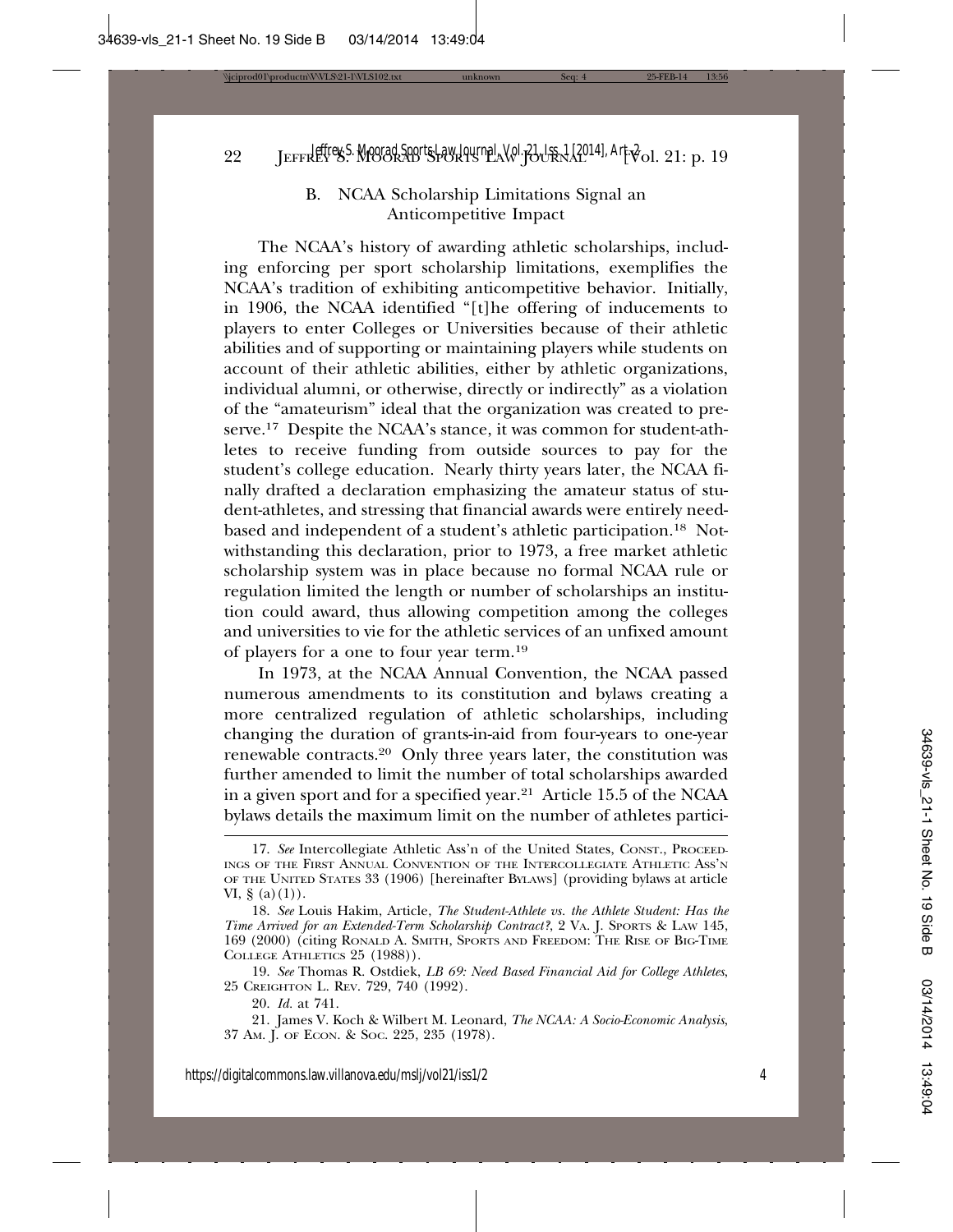pating in sports that can receive financial aid for their athletic ability.22

The primary purpose for enforcing a scholarship cap was to create uniformity in terms of the number of athletic scholarships institutions could award; however, that logic fails when instead, the bylaw oppresses competition. More specifically, imposing this rule restricts an athlete's opportunity to receive a scholarship by providing coaches with the ability to reduce their production costs in players who get injured or fail to yield results to their coach's satisfaction. Accordingly, the scholarship cap eliminates, or at a minimum weakens, economic competition for collegiate athletes that cannot negotiate their financial aid packages even though the athletic programs continue to benefit from the revenue players generate.23 Put differently, scholarship caps were created to provide "cost reduction" to institutions, but such caps work to the detriment of student athletes by increasing the cost of a college degrees.<sup>24</sup> If this issue presented itself in professional sports, absent a collective bargaining agreement providing otherwise, Sherman Act concerns would undoubtedly be implicated.25 Enforcing scholarship caps has not received considerable scholarly attention, but the issue has been, and remains, the subject of numerous antitrust lawsuits against the NCAA.

#### II. SHERMAN ACT IMPLICATIONS IN THE NCAA'S ANTITRUST LITIGATION

Enacted in 1890, Section I of the Sherman Act states, in broad language, "Every contract, combination in the form of trust or otherwise, or conspiracy, in restraint of trade or commerce among the

<sup>22.</sup> NCAA CONSTITUTION, *supra* note 1, art. 15.5, at 210-18 (stating that student who receives financial aid based upon his or her involvement in athletics shall become counter for year when aid is received).

<sup>23.</sup> *See* Daniel L. Fulks, NCAA, Revenues and Expenses: 2004-2010 NCAA Division I Intercollegiate Athletics Programs Report, 36 tbl.3.11 (2011), *available at* http://www.ncaapublications.com/productdownloads/2010RevExp.pdf (finding that median revenue for Division I Football Bowl Subdivision schools in fiscal year 2010 was more than \$16 million).

<sup>24.</sup> *See* Koch & Leonard, *The NCAA: A Socio-Economic Analysis*, *supra* note 21, at 235 (noting that caps or limitations reduce scholarship costs for NCAA institutions while increasing cost of attendance for student-athletes who may otherwise receive financial aid based upon his or her athletic ability).

<sup>25.</sup> *See, e.g.*, Smith v. Pro Football, Inc., 593 F.2d 1173, 1189 (D.C. Cir. 1978) (finding that NFL could not regulate competition for player's services); *see also* Mackey v. NFL, 543 F.2d 606, 623 (8th Cir. 1976) (deciding that league could not inhibit free agency).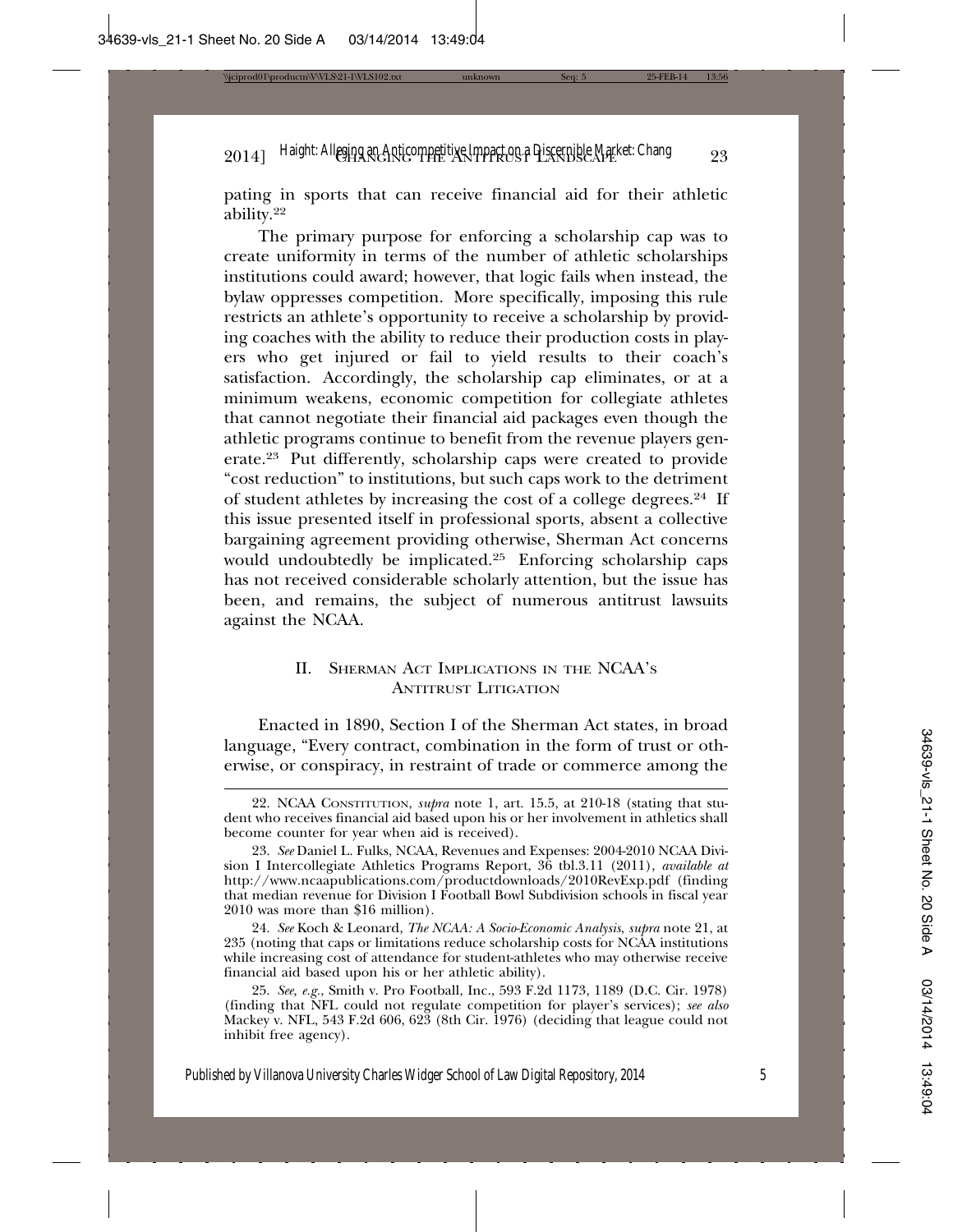several States, or with foreign nations, is declared to be illegal."26 The Supreme Court laid the fundamental framework for analyzing conduct under Section I when it applied a "standard of reason" to distinguish those "restraints of trade" that are necessary to develop healthy free enterprise from restraints that are competitively harmful.27 Following this model, only business conduct in unreasonable "restraint of trade" violates Section I of the Sherman Act. Thus, the NCAA is not exempt from scrutiny under the Sherman Act.<sup>28</sup> When the NCAA's actions are "commercial" in nature, the Sherman Act applies with full force.<sup>29</sup>

#### A. Analyzing the NCAA's Business Conduct

The indisputable policy of the Sherman Act is to deter unreasonable restraints on competition.<sup>30</sup> Whether a restraint is unreasonable must be determined by examining "the competitive effects of challenged behavior relative to such alternatives as its abandonment or a less restrictive substitute."31 Courts have established three categories of analysis for determining if the challenged restraint enhances or oppresses competition: per se, rule of reason, and quick-look.32

The per se rule is utilized when a "practice facially appears to be one that would always or almost always tend to restrict competition and decrease output."33 Pursuant to this rule, certain restraints of trade are likely to harm competition and facially lack procompetitive benefits. These restraints are deemed illegal and do not justify the time and expense necessary when "the Court [can] predict with confidence that the Rule of Reason will con-

30. *See* Apex Hosiery Co. v. Leader, 310 U.S. 469, 490–93 (1940) (noting that intended goal was "the prevention of restraints to free competition in business and commercial transactions which tended to restrict production, raise prices or otherwise control the market to the detriment of purchasers or consumers of goods and services, all of which had come to be regarded as a special form of public injury").

31. PHILLIP AREEDA, ANTITRUST LAW ¶ 1500, at 362-63 (1986).

32. *See* Cal. Dental Ass'n v. FTC, 526 U.S. 756, 779-80 (1999); *see also Board of Regents*, 468 U.S. at 104.

33. *Board of Regents*, 468 U.S. at 100 (internal quotation omitted).

<sup>26. 15</sup> U.S.C. § 1.

<sup>27.</sup> *See* Standard Oil Co. v. United States, 221 U.S. 1, 60 (1911) (applying standard of reason to determine whether trust agreement at issue was unreasonable restraint of trade).

<sup>28.</sup> *See* Nat'l Collegiate Athletic Ass'n v. Bd. of Regents of the Univ. of Okla., 468 U.S. 85, 98-100 (1984) (discussing NCAA policies with respect to television rights constituted unreasonable restraint of trade under Sherman Act).

<sup>29.</sup> *See, e.g.*, *id.* (holding that "payment of tuition in return for educational services constitutes commerce" and thereby making NCAA subject to Sherman Act).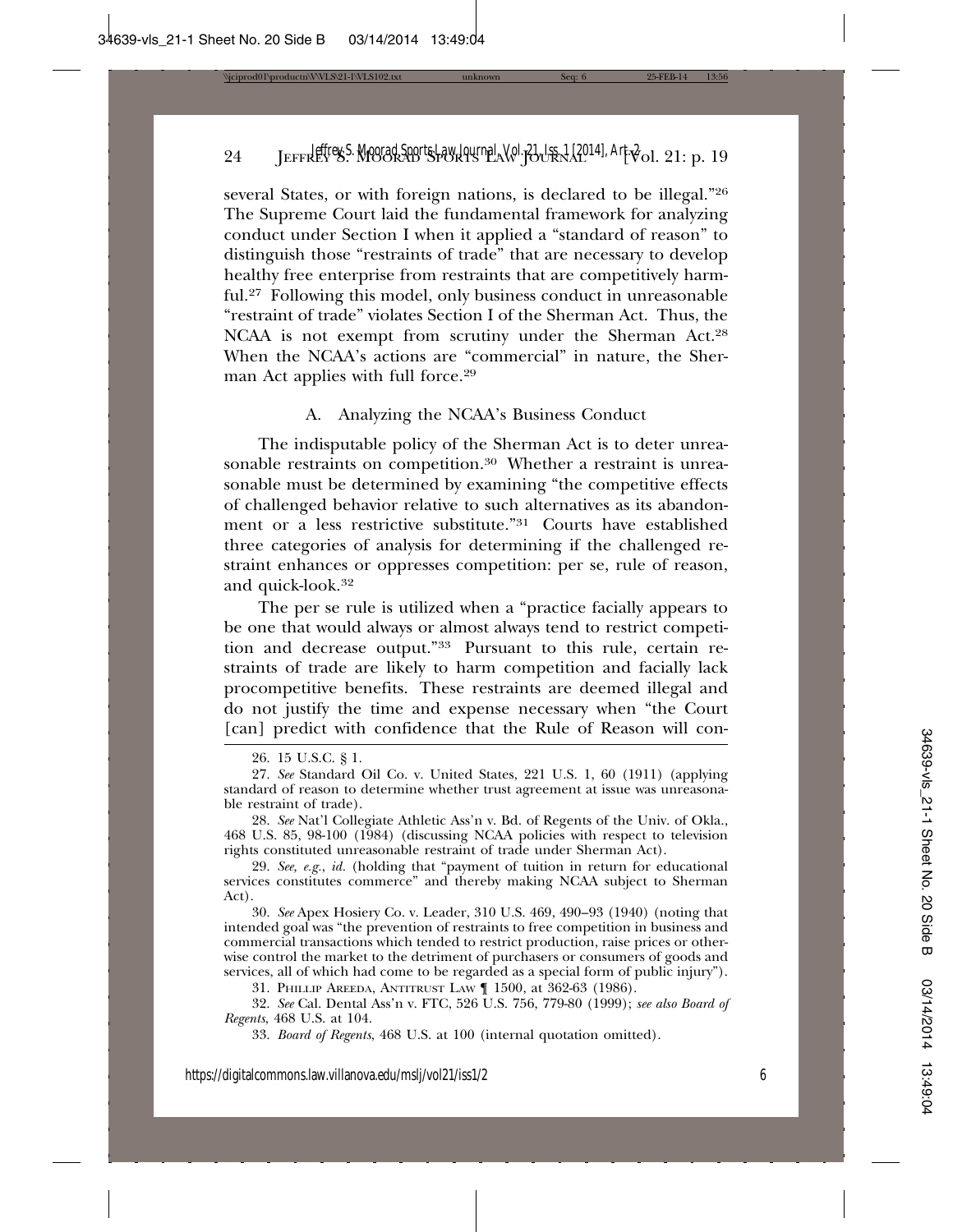demn [a restraint]."34 However, the per se rule is a "demanding" standard that should only be applied to certain business practices by reason of their nature.35

Under the rule of reason analysis, the finder of fact must determine whether an agreement has an anticompetitive effect on a legally cognizable market. As a threshold matter, the plaintiff has the burden of establishing anticompetitive effects.<sup>36</sup> Generally, this includes an analysis of the defendants' collective market power, and, in some cases, proof of actual anticompetitive effects.37 If the plaintiff meets his burden, the defendant must then show that the restraint promotes a procompetitive objective.38 The rule of reason analysis applies to cases that do not follow the per se rule. Further, the rule of reason has been applied to antitrust lawsuits against the NCAA. However, matters generally involving industries or organizations "in which horizontal restraints on competition are essential if the product is to be available at all" may use a different method tangentially related to the rule of reason.39

In *NCAA v. Board of Regents*, the Supreme Court suggested a third approach, a middle ground analysis between the per se and rule of reason called the "quick-look" analysis.40 This third framework is utilized when the per se analysis is unsuitable, proof of market power is not necessary, and "no elaborate industry analysis is required to demonstrate the anticompetitive character of . . . an

36. FTC v. Indiana Fed'n of Dentists, 476 U.S. 447, 460-61 (1986).

37. *See, e.g.*, Law v. Nat'l Collegiate Athletic Ass'n, 134 F.3d 1010, 1019-20 (10th Cir. 1998); Chi. Prof'l Sports Ltd. P'ship v. Nat'l Basketball Ass'n, 95 F.3d 593, 600 (7th Cir. 1996) ("Substantial market power is an indispensable ingredient of every claim under the full rule of reason.").

38. *See, e.g.*, *Law*, 134 F.3d at 1019; Hairston v. Pac. 10 Conference, 101 F.3d 1315, 1319 (9th Cir. 1996).

39. Nat'l Collegiate Athletic Ass'n v. Bd. of Regents Univ. of Okla., 468 U.S. 85, 100-01 (1984); Banks v. Nat'l Collegiate Athletic Ass'n, 977 F.2d 1081, 1088 (7th Cir. 1992) ("Under the Supreme Court's ruling in [*Board of Regents*], allegations that the NCAA rules restrain trade or commerce may not be viewed as per se violations of the Sherman Act."); *see also* Robert E. Freitas, *Overview: Looking Ahead at Sports and the Antitrust Law*, 14 ANTITRUST 15, 16 (2000) (stating that "it is now settled that the practices typically associated with . . . organizations such as the NCAA are not subject to the per se rule").

40. *Board of Regents*, 468 U.S. at 108-09.

<sup>34.</sup> Atlantic Richfield Co. v. USA Petroleum Co., 495 U.S. 328, 342 (1990) (quoting Arizona v. Maricopa County Med. Soc'y, 457 U.S. 332, 344 (1982)); *see also* Continental T.V., Inc. v. GTE Sylvania Inc., 433 U.S. 36, 50 n.16 (1977) ("[A] per se rule reflects the judgment that such cases are not sufficiently common or important to justify the time and expense necessary to identify them.").

<sup>35.</sup> *See Continental T.V., Inc.*, 433 U.S. at 49-50 (explaining that applying per se rule may be appropriate when considering horizontal agreements in emerging markets).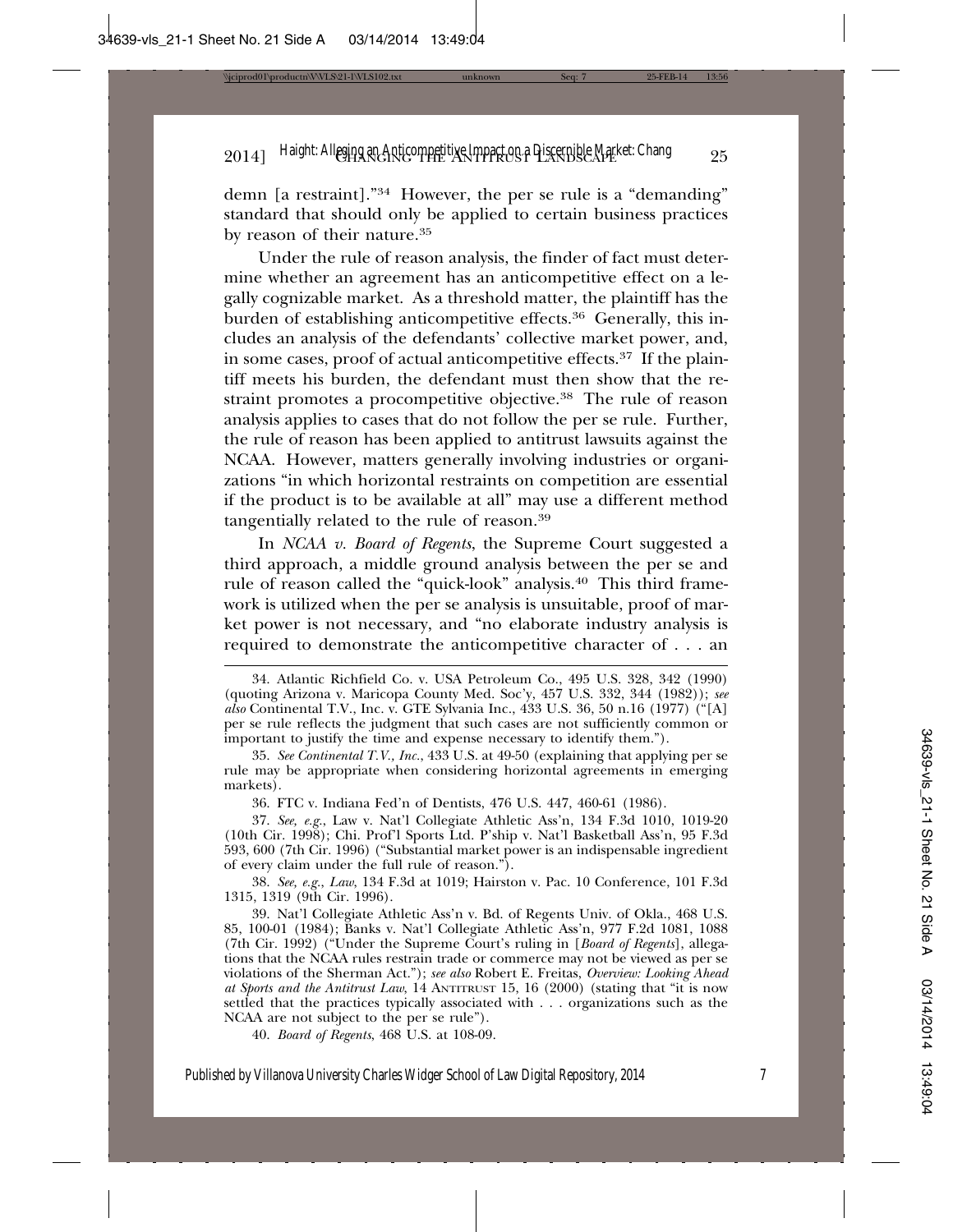agreement."41 Additionally, the quick-look approach is used when a restraint would normally be considered illegal per se, but "a certain degree of cooperation is necessary if the [product at issue] is to be preserved."42 Under this approach, treatment of the issue is confined to the generalizations that "[inquire into] the case, looking to the circumstances, details, and logic of a restraint," and that "[consider] whether the experience of the market has been so clear, or necessarily will be, that a confident conclusion about the principal tendency of a restriction will follow from a quick (or at least quicker) look, in place of a more sedulous one."43

Both the rule of reason and quick-look approaches have been utilized in lawsuits against the NCAA. Determining the proper analysis to use in a given context may change a plaintiff's chance for success in a Section I claim alleging the anticompetitive impact scholarship limitations has on a bachelor's degree. Notwithstanding whether the rule of reason or quick-look approach is utilized, the following section will focus on the steps necessary for studentathletes to establish an antitrust claim against the NCAA.

#### 1. *Anticompetitive Effect*

In every Section I claim, plaintiffs must establish that NCAA bylaws or regulations have an anticompetitive effect on a relevant market. Rules and regulations are by definition anticompetitive when outputs are inconsistent with those in competitive markets. However, a relevant market and market power must be properly alleged to receive any merit.

#### a. Student Athletes Can Establish A Relevant Market

Included within an anticompetitive effects review is the determination of whether the market in which goods or services compete is relevant to the plaintiff's complaint. The Supreme Court stated that "no more definite rule can be declared than that commodities reasonably interchangeable by consumers for the same purposes make up that 'part of the trade or commerce', monopolization of which may be illegal."44 There are three principal decisions providing precedent for establishing relevant markets

<sup>41.</sup> *Id.* at 109 (quoting Nat'l Soc'y of Prof'l Engineers v. United States, 435 U.S. 679, 692 (1978)).

<sup>42.</sup> *Id.* at 117.

<sup>43.</sup> Cal. Dental Ass'n v. FTC, 526 U.S. 756, 781 (1999) (Breyer, J. concurring in part).

<sup>44.</sup> United States v. E.I. du Pont de Nemours & Co., 351 U.S. 377, 395 (1956).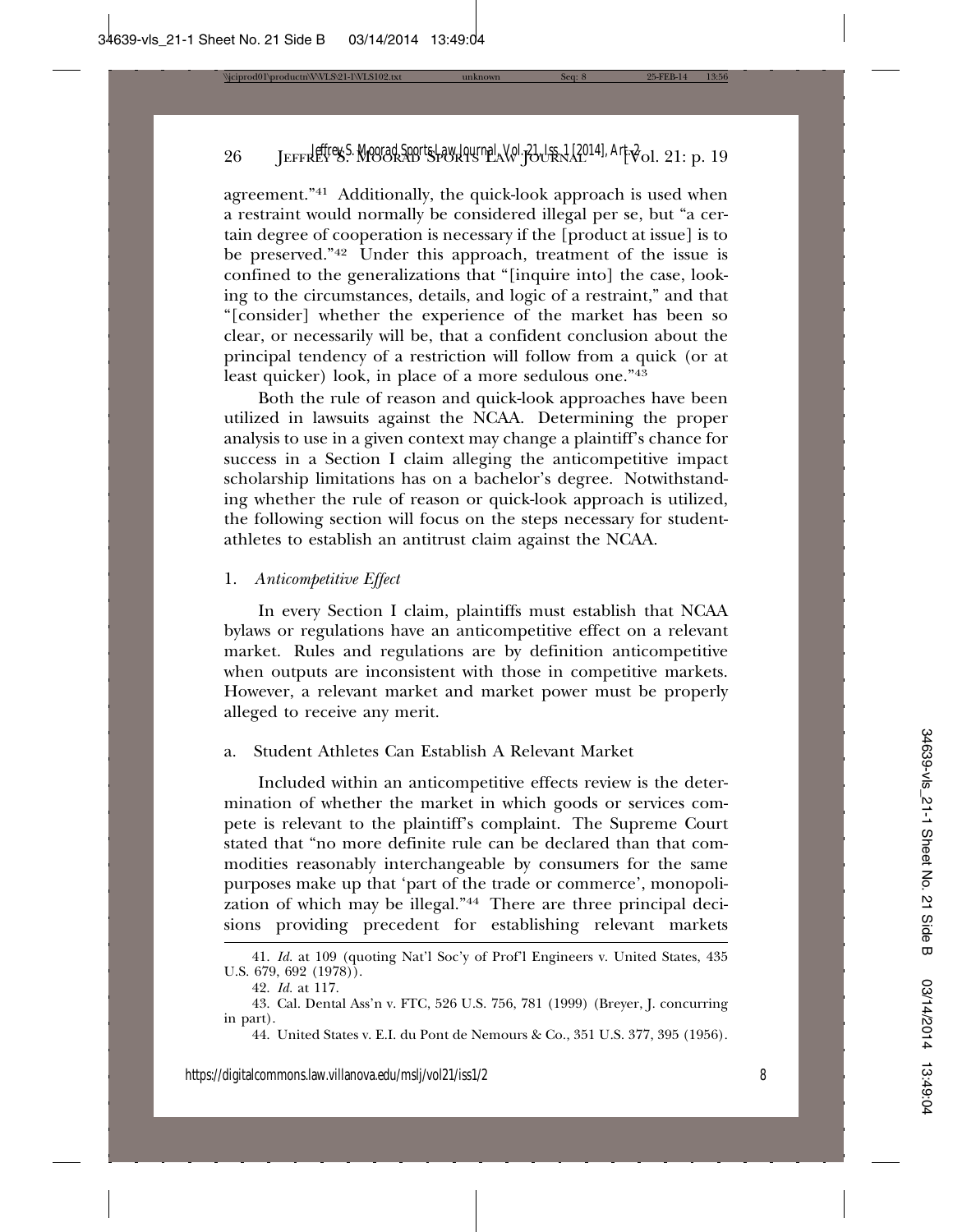concerning the NCAA. First, in *Board of Regents*, a relevant market was found where college football telecasts were unreasonably restrained by an NCAA agreement limiting the quantity of televised games each member could make available for broadcast.45 Second, in *Law v. NCAA*, the court held that a relevant market existed where college basketball coaches were unjustly controlled by price-fixing constrains among NCAA member institutions that negatively affected collegiate basketball.<sup>46</sup> More recently, and equally important, in *In re NCAA I-A Walk-On Football Players Litigation*, 47 the district court found a relevant market for Division I football programs. These cases illustrate how courts are willing to recognize the existence of relevant markets for the services of studentathletes.

b. NCAA Does Have Market Power to Control Prices and Exclude Competition

If student-athlete plaintiffs successfully establish a relevant market for their services, then they must prove that the NCAA has power over the specified market in order to establish anticompetitive effects. The Supreme Court has defined market power as the "power to control prices or exclude competition."48 Alternatively, "market power may be presumed if the defendant controls a large enough share of the relevant market."49 Courts have recognized the NCAA's power over the student-athlete market. In *Banks v. NCAA*, the court stated "the NCAA and its member institutions have near total control of the market of college players; such control might be deemed to provide more than adequate market share to constitute market power."50 Moreover, the NCAA's market power has been acknowledged to be the "only rational inference that can be drawn based on the nature of [the NCAA]."51 In a similar viewpoint, "where a practice has obvious anticompetitive effects—as

45. *Board of Regents*, 468 U.S. at 120.

46. Law v. Nat'l Collegiate Athletic Ass'n, 134 F.3d 1010, 1020 (10th Cir. 1998).

47. 398 F. Supp. 2d 1144 (W.D. Wash. 2005).

48. *E.I. du Pont*, 351 U.S. at 391; *see also Board of Regents*, 468 U.S. at 108 ("Market power is the ability to raise prices above those that would be charged in a competitive market.").

49. Metro. Intercollegiate Basketball Ass'n v. Nat'l Collegiate Athletic Ass'n, 339 F. Supp. 2d 545, 550 (S.D.N.Y. 2004) (quoting K.M.B. Warehouse Distribs., Inc. v. Walker Mfg. Co., 61 F.3d 123, 129 (2d Cir. 1995)).

50. Banks v. Nat'l Collegiate Athletic Ass'n, 746 F. Supp. 850, 860 (N.D. Ind. 1990).

51. White v. Nat'l Collegiate Athletic Ass'n, No. CV 06-999-RGK, slip op. at 4 (C.D. Cal. Sept. 21, 2006), *available at* http://www.ncaaclassaction.com/deny.pdf.

Published by Villanova University Charles Widger School of Law Digital Repository, 2014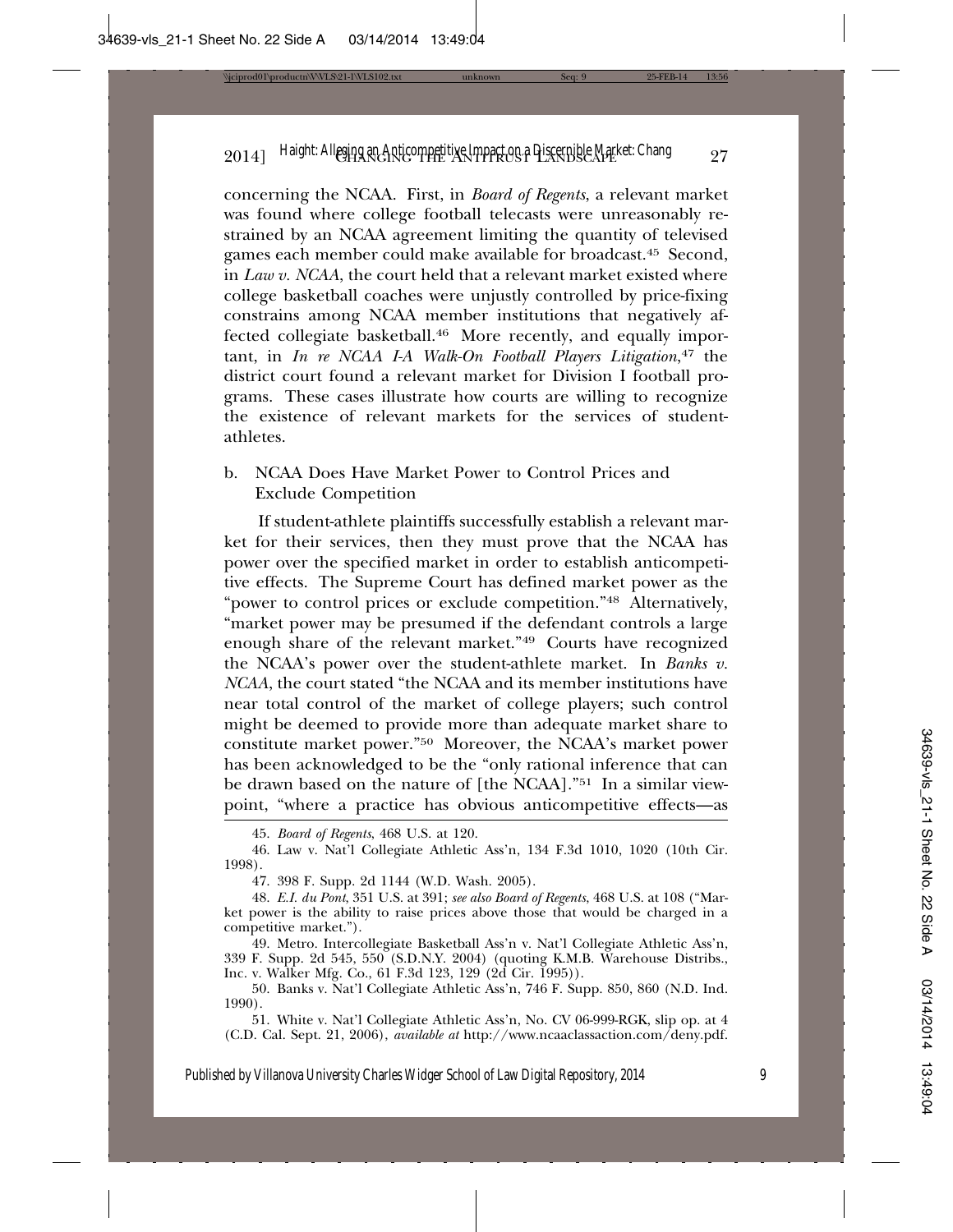does price-fixing—there is no need to prove that the defendant possesses market power."52 Therefore, alleging market power may be necessary, but is not a difficult hurdle to overcome.

#### B. Setting the Stage for Future Litigation: Case Law Development

The Supreme Court's seminal decision in *NCAA v. Board of Regents*53 paved the way for antitrust lawsuits against the NCAA. In that case, the Supreme Court considered a Section I challenge to the NCAA's restriction on televising college football games. Even though the Court acknowledged that cooperation is necessary to preserve collegiate competition, the Court ultimately concluded that the challenged plan "prevent[ed] member institutions from competing against each other," thereby "creat[ing] a[n] unlawful horizontal restraint."<sup>54</sup> After applying the quick-look analysis, the Court held the restraint violated Section I of the Sherman Act.55

Prior to 1984, courts were extremely dismissive of antitrust challenges to NCAA rules and regulations and often cited non-commercial objectives when deciding in favor of the NCAA's promotion of amateurism and free competition.<sup>56</sup> Nevertheless, the dynamics of collegiate athletics changed significantly since *Board of Regents* and the legal arena governing these challenges appears to be changing as well.57 For instance, courts have found the award of financial aid implicates "trade or commerce" and therefore is subject to the Sherman Act.<sup>58</sup> The scholarship limitations fall into both categories, establishing a necessary condition for finding a Section I violation. Recalling that the purpose of the rule was to address production costs rather than to promote competition, a

57. *See Board of Regents*, 468 U.S. at 108-09.

58. *See, e.g.*, United States v. Brown Univ., 5 F.3d 658, 667 (3d Cir. 1993) (citing *Board of Regents*, 468 U.S. at 100 n.22) ("[P]ayment of tuition in return for educational services constitutes commerce."); *see also* Metro. Intercollegiate Basketball Ass'n v. Nat'l Collegiate Athletic Ass'n, 339 F. Supp. 2d 545, 550-52 (S.D.N.Y. 2004) (detailing rules affecting sporting tournaments); Law v. Nat'l Collegiate Athletic Ass'n, 902 F.Supp. 1394, 1410 (D. Kan. 1995) (discussing rules limiting coaching salaries).

<sup>52.</sup> Law v. Nat'l Collegiate Athletic Ass'n, 134 F.3d 1010, 1020 (10th Cir. 1998).

<sup>53. 468</sup> U.S. 85 (1984).

<sup>54.</sup> *Id.* at 99; *see also id.* at 117.

<sup>55.</sup> *See id.* at 120. For a detailed discussion of the anticompetitive effects of this holding, see *supra* notes 81-93 and accompanying text.

<sup>56.</sup> *See* Lazaroff, *supra* note 11, at 337 (citing several cases for proposition including challenges to number of assistant coaches and transfer eligibility requirements).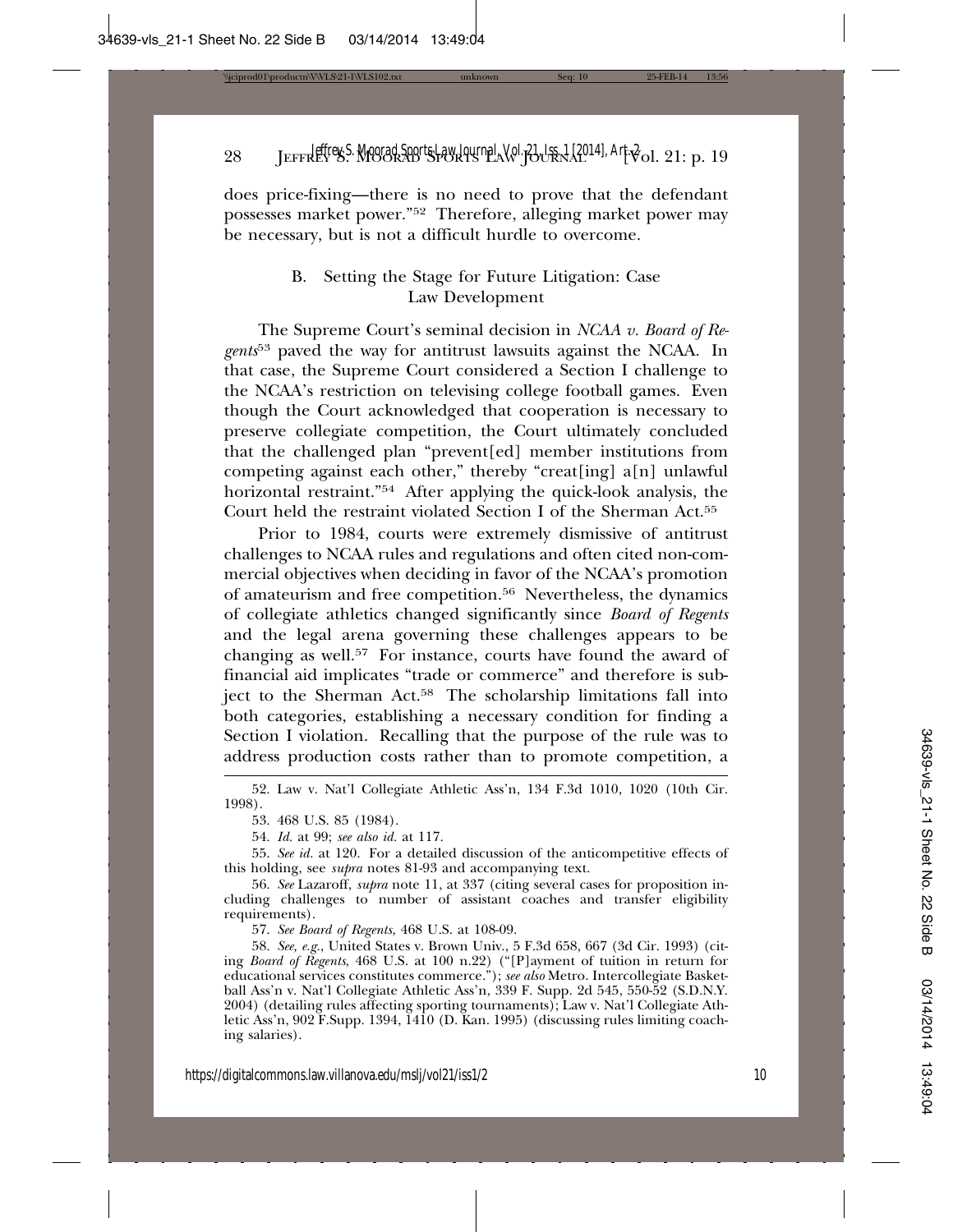plaintiff challenging the cap as a commercially motivated product inhibiting inter-firm competition by unlawfully fixing prices would likely be successful in an antitrust lawsuit against the NCAA.59 The lawsuits below portray the legal developments – through the various nuances within each decision – at the forefront of reshaping intercollegiate athletics and the NCAA rule limiting scholarship awards.

#### 1. *McCormack v. NCAA*

When striking down lawsuits against the NCAA, early decisions following *Board of Regents* were premised upon preserving amateurism because eligibility restraints were deemed to enhance competition. For instance, in *McCormack v. NCAA*, a group of football players, cheerleaders, and alumni challenged an NCAA rule that limited "compensation" for student-athletes.<sup>60</sup> The plaintiffs claimed that the rule was a price-fixing measure to limit output costs.61 While the Fifth Circuit allowed the complaint to survive a rule of reason analysis at summary judgment, the court ultimately ruled against the plaintiffs, reasoning that although the "NCAA has not distilled amateurism to its purest form[,] [that] does not mean its attempts to maintain a mixture containing some amateur elements are unreasonable."62

In its decision, the Fifth Circuit – following the foundation set by *Board of Regents* – was the first court to assume that the NCAA's bylaws and rules were subject to Section I of the Sherman Act.<sup>63</sup> More specifically, the court found that the NCAA marketed college football as a "product."64 Despite that fact, the court stated that it is "reasonable to assume" that the majority of NCAA regulations are "justifiable means of fostering competition among amateur athletic teams and therefore procompetitive because they enhance public interest in intercollegiate athletics."65 Although the court ruled against the plaintiffs, *McCormack* is significant because it is the first

62. *Id.* at 1345.

65. *Id.* at 1344.

<sup>59.</sup> For a detailed discussion of the NCAA violating the Sherman Act by capping scholarships, see *supra* notes 76-107 and accompanying text.

<sup>60.</sup> McCormack v. Nat'l Collegiate Athletic Ass'n, 845 F.2d 1338 (5th Cir. 1988).

<sup>61.</sup> *Id.* at 1340.

<sup>63.</sup> The Third Circuit used this logic when it upheld the dismissal of a lawsuit claiming that an NCAA bylaw prohibited a student athlete from participating in collegiate sports while enrolled in a graduate institution different from the student's undergraduate institution. *See* Smith v. Nat'l Collegiate Athletic Ass'n, 139 F.3d 180 (3d Cir. 1998).

<sup>64.</sup> *See McCormack*, 845 F.2d at 1344.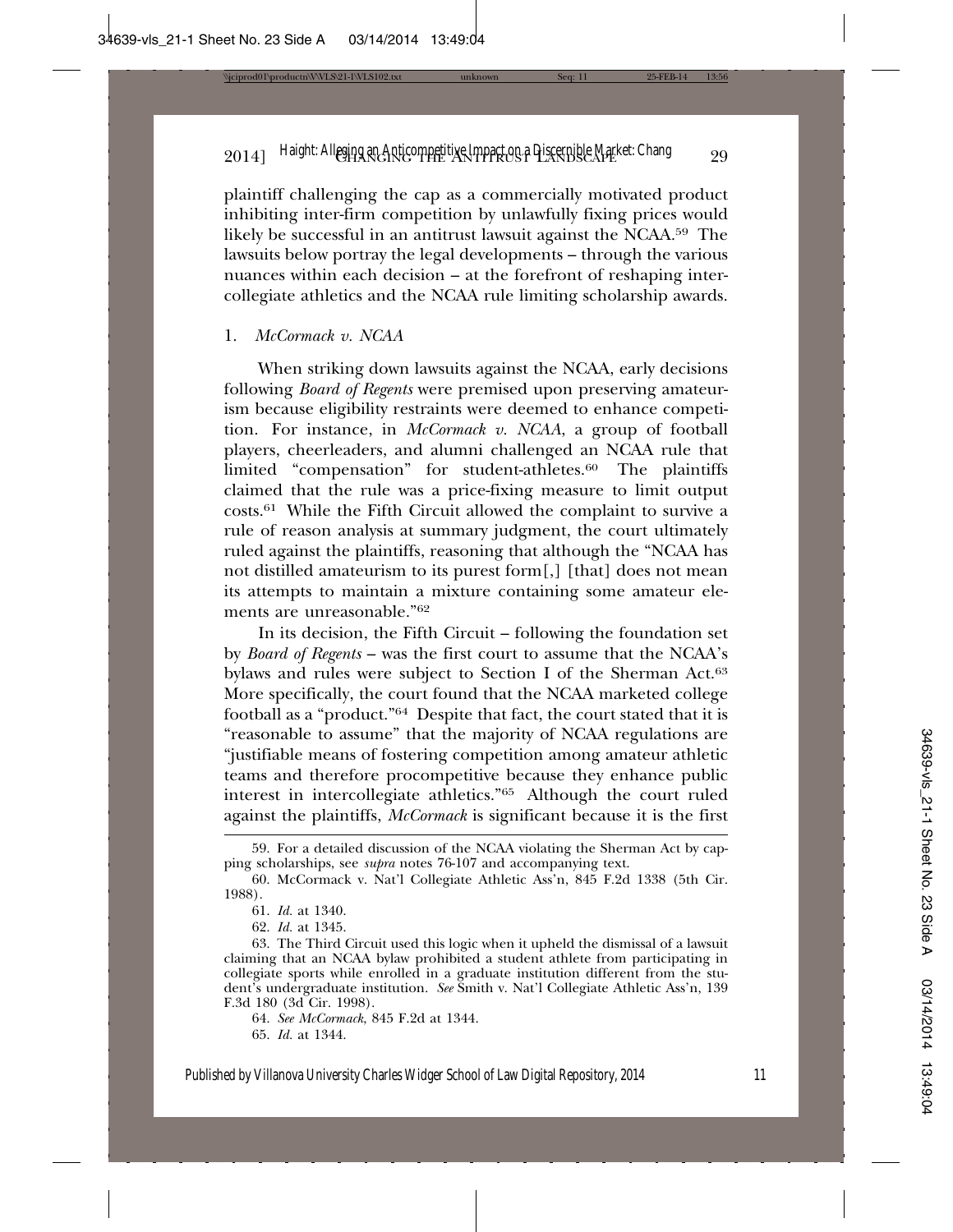case where a circuit court applied a reasonableness (i.e. rule of reason) standard to NCAA bylaws restricting financial payments to student-athletes.

#### 2. *In re NCAA I-A Walk-On Football Players Litigation*

In the case of *In re NCAA I-A Walk-On Football Players Litigation*, football players brought an antitrust claim alleging that walk-on football players would have received athletic scholarships if the NCAA did not limit the total number of scholarships that an NCAA member school can award annually.<sup>66</sup> In the complaint, the plaintiffs argued that the NCAA bylaw restricting schools to eighty-five football scholarships was a horizontal restraint of trade in violation of Section I of the Sherman Act.<sup>67</sup> The court denied the NCAA's motion for judgment on the pleadings because it found that the plaintiffs stated a valid cause of action.<sup>68</sup> In their cause of action, the plaintiffs alleged that the schools compete for athletic services of amateur players who create a necessary "input" market to bring a meritorious claim.69

Not surprisingly, the NCAA successfully pursued a settlement that resulted in the plaintiffs accepting an extremely small amount of money.70 Nevertheless, this case is important because the decision serves as the first example of a court finding a relevant market in a case challenging the NCAA bylaws that limit scholarships for athletic programs. Furthermore, student athletes may now overcome the NCAA's traditional amateurism defense and at least survive the motion to dismiss stage of litigation.

3. *Agnew v. NCAA*

*Agnew v. NCAA* is an example of yet another case indicating that reform is on the horizon.71 Joseph Agnew, a former NCAA

66. *See* In re NCAA I-A Walk-On Football Players Litig., 398 F. Supp. 2d 1144 (W.D. Wash. 2005).

67. *See id.* at 1147 (discussing plaintiff's argument).

68. *See id.* at 1149-50 (deciding that capping number of scholarships college team can grant does not implicate student-athlete eligibility "in the same manner as rules requiring students to attend class or rules revoking eligibility for entering a professional draft").

69. *See id.*

70. *See* In re NCAA I-A Walk-On Football Players Litig., 398 F. Supp. 2d at 1144; *see also* Mark Alesia, *3 Lawsuits May Change How NCAA Operates*, USA TODAY, July 26, 2009, *available at* www.usatoday.com/sports/college/2009-07-26-ncaa-lawsuits\_N.htm (indicating that NCAA prefers litigating claims brought against it because settlement may excite flood of lawsuits brought by student athletes).

71. 683 F.3d 328 (7th Cir. 2012). "[T]he prohibition against multi-year scholarships is, in a sense, a rule concerning the amount of payment a player reviews for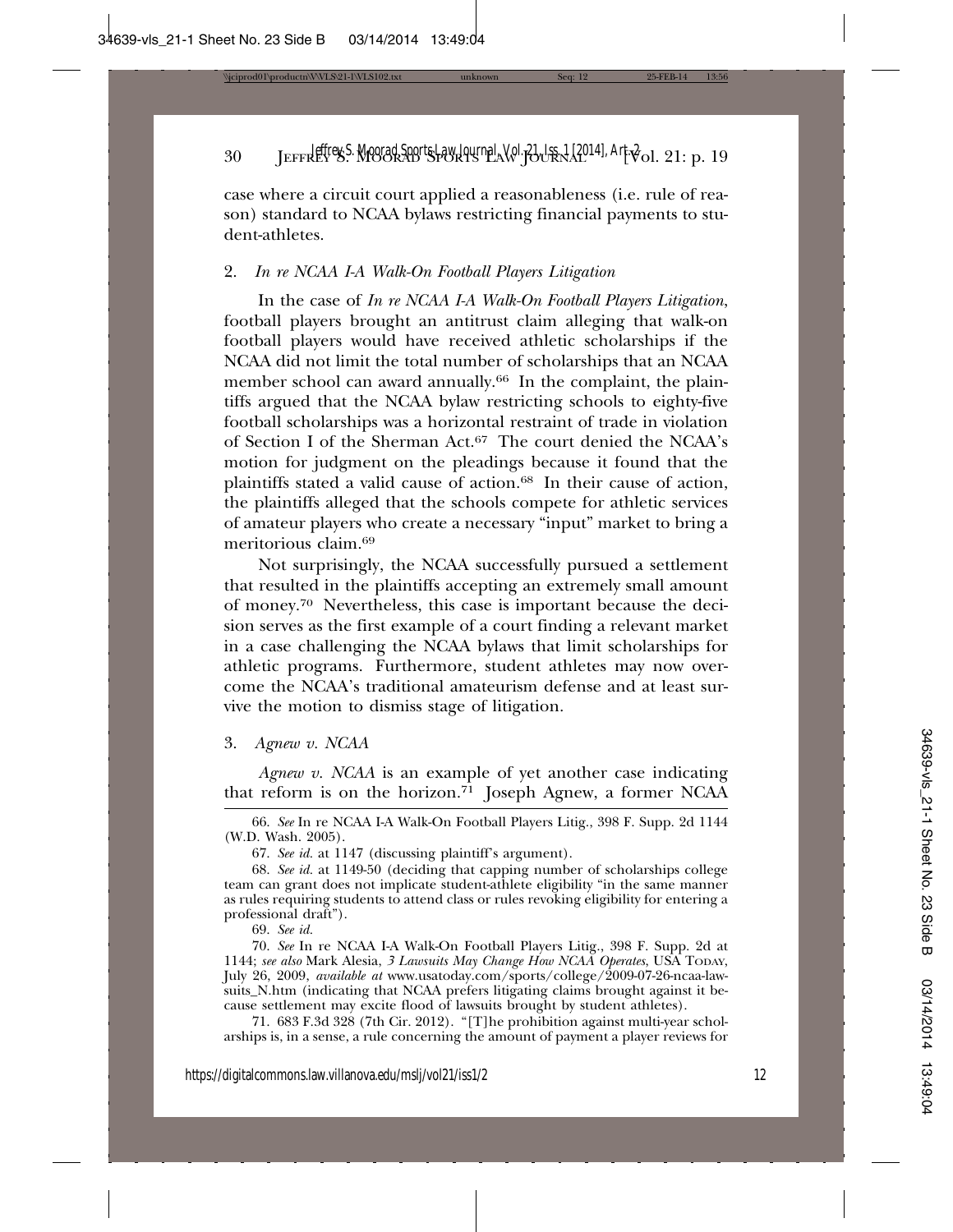student-athlete, brought a class action suit against the NCAA alleging the prohibition on multi-year athletic scholarships and restriction on capping athletic scholarships for collegiate sports violates Section I of the Sherman Act.<sup>72</sup> Agnew argued the scholarship restrictions represented a deliberate price-fixing agreement that reduced competition and costs for NCAA member institutions.<sup>73</sup> Put differently, Agnew asserted that scholarship caps discouraged competition by prohibiting athletic departments from offering scholarships to fill all roster spots available on a given team. Agnew decided to claim that the relevant market was former student-athletes seeking a bachelor's degree; however, citing circuit precedent, the district court dismissed the complaint on the pleadings because the market was not "plausible."74 The Seventh Circuit upheld the decision, but submitted that the district court failed to consider whether the restraint of trade was unreasonable.75

The *Agnew* decision signals the difficulty of claiming that the NCAA's bylaws violate Section I of the Sherman Act, but when read together with the two aforementioned decisions, it suggests that the NCAA's price-fixing behavior, including its failure to cure output costs, could violate antitrust provisions.

#### III. ROCK V. NCAA – THE NCAA VIOLATES THE SHERMAN ACT BY CAPPING SCHOLARSHIPS

In July 2012, John Rock became the most recent student-athlete to bring a lawsuit against the NCAA for violation of Section I of the Sherman Act.76 Rock is a former football player from Gardner-Webb University whose scholarship was not renewed following a coaching change at the school.77 In his claim, Rock alleged that his previous coach assured him a four-year scholarship if he remained

77. *Id.*

his labor, and thus may seem to implicate the split between amateur and pay-forplay sports." *See id.* at 344.

<sup>72.</sup> *See id.* at 332 (discussing Agnew's argument that scholarship restriction is violation of Sherman Act).

<sup>73.</sup> *See id.*; *see generally* 15 U.S.C. § 1*.*

<sup>74.</sup> Agnew v. Nat'l Collegiate Athletic Ass'n, No. 1:11-cv-0293-JMS-MJD, 2011 WL 3878200, at \*8 (S.D. Ind. Sept. 1, 2011) (discussing implausibility of Plaintiffs' argument establishing that "market" exists for sale of bachelor's degrees due to requirements that must be met for student-athletes to obtain degree (citing Banks v. Nat'l Collegiate Athletic Ass'n, 977 F.2d 1081, 1090 (7th Cir. 1992)).

<sup>75.</sup> *See Agnew*, 683 F.3d at 335 ("Most § 1 cases focus not on whether a relevant market exists, but on the other aspect of the second required showing – whether a restraint of trade in a given market was actually unreasonable.").

<sup>76.</sup> *See* Rock v. Nat'l Collegiate Athletic Ass'n, No. 1:12-CV-10190JMS-DKL, 2013 WL 4479815, at \*2 (S.D. Ind. Aug. 16, 2013).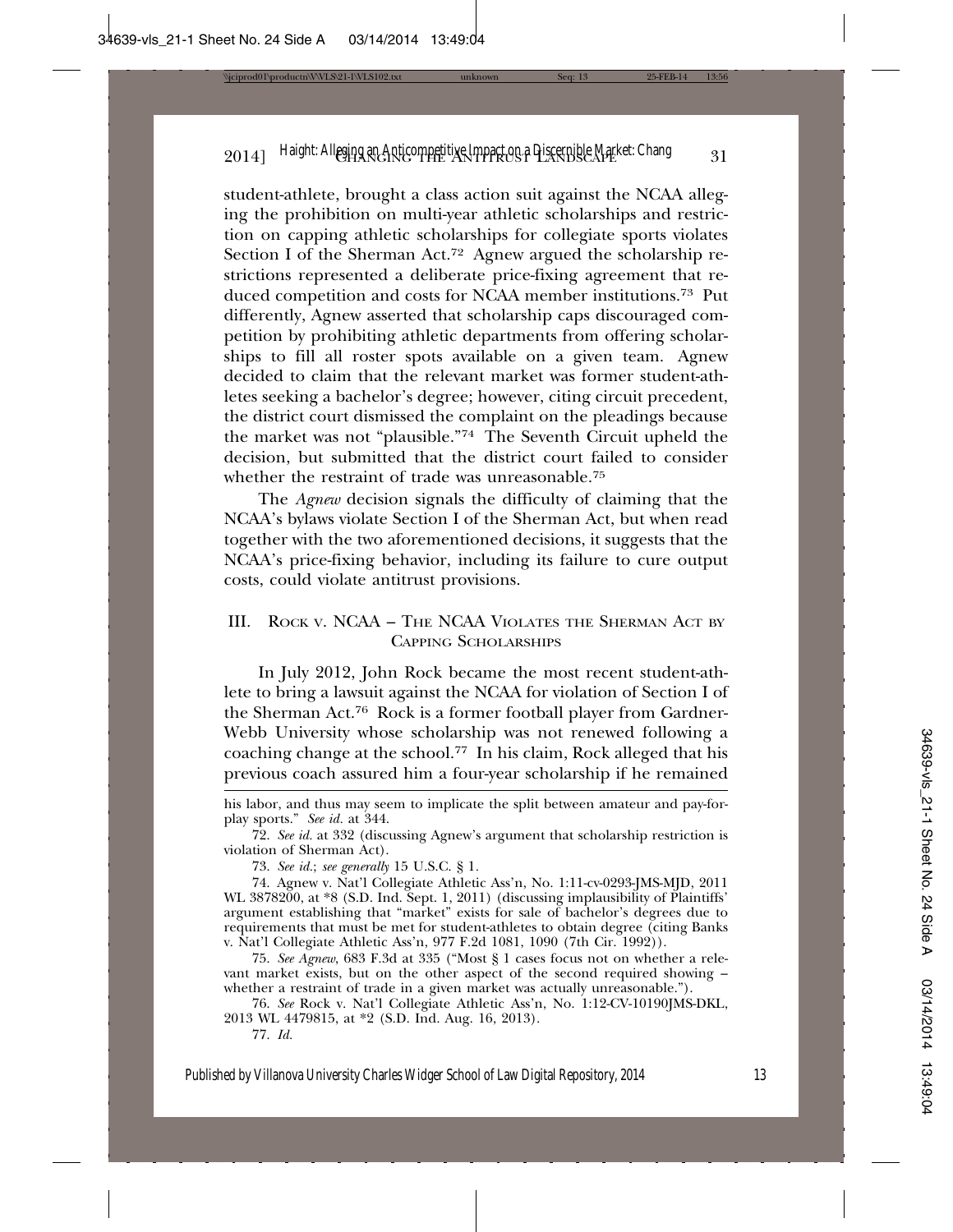academically eligible and further contended that limiting the number of athletic scholarships a school can offer prevented him from obtaining a bargained for education.78

Two years ago, the United States Justice Department announced an investigation to determine whether the NCAA's prohibition on scholarships violates antitrust laws.79 Spontaneously, the NCAA changed the bylaw prohibiting multi-year scholarships in 2011 before the Justice Department completed its investigation;<sup>80</sup> however, the NCAA failed to address the rule limiting the number of scholarships an institution may award to student athletes. The *Rock* claim addressed this concern by citing the rule limiting the number and amount of scholarships that a school can give to student athletes as a violation of Section I of the Sherman Act.<sup>81</sup>

#### A. The Anticompetitive Effects

Awarding athletic scholarships at the collegiate level would seem, on its face, to promote a competitive market amenable to antitrust concerns. Undeniably, there can be little doubt that the NCAA often promotes competition: during recruiting season, as athletes may compete for elite athletic programs at well-known institutions or within specific conferences.82 Such competition motivates colleges and universities to make themselves more appealing by reducing prices through, among other things, athletic scholarships.83

Despite this competitive facade, the NCAA's per sport scholarship limitation induces anticompetitive elements that buttress any procompetitive benefit afforded to student athletes. As previously discussed, the first step in the rule of reason analysis is to determine

81. *See* Complaint at 13, ¶ 54, *Rock*, No. 1:12-CV-10190JMS-DKL (quoting Bylaw which states that Division  $\overline{I}$  collegiate football teams may award eighty-five full scholarships to student athletes).

82. *See* NCAA CONSTITUTION, *supra* note 1, at art. 13.02.13.1, at 79 (stating that "institution[s] may officially visit recruit, arrange telephone contact or in-person visits and issue National Letter of Intent to offer athletically related financial aid to prospective student athletes").

83. *See* Lee Goldman, *Sports and Antitrust: Should College Students Be Paid to Play?*, 65 NOTRE DAME L. REV. 206, 234 (1990) (discussing how athletes are interested in financial gains including scholarship monies).

<sup>78.</sup> *Id.*

<sup>79.</sup> *See* Marlen Garcia, *Federal Government Investigates NCAA Scholarship Rules*, USA TODAY, Apr. 7, 2011, *available at* http://www.usatoday.com/sports/college/ 2010-05-06-notes-scholarships-hayward\_N.htm.

<sup>80.</sup> *See* David Frank, *Multiyear Scholarships: Why It May Affect You Differently Than You Think*, ATHLETICSCHOLARSHIPS.NET (Apr. 9, 2012), http://www.athleticscholarships.net/2012/04/09/multiyear-scholarships-why-it-may-affect-you-differentlythan-you-think.htm.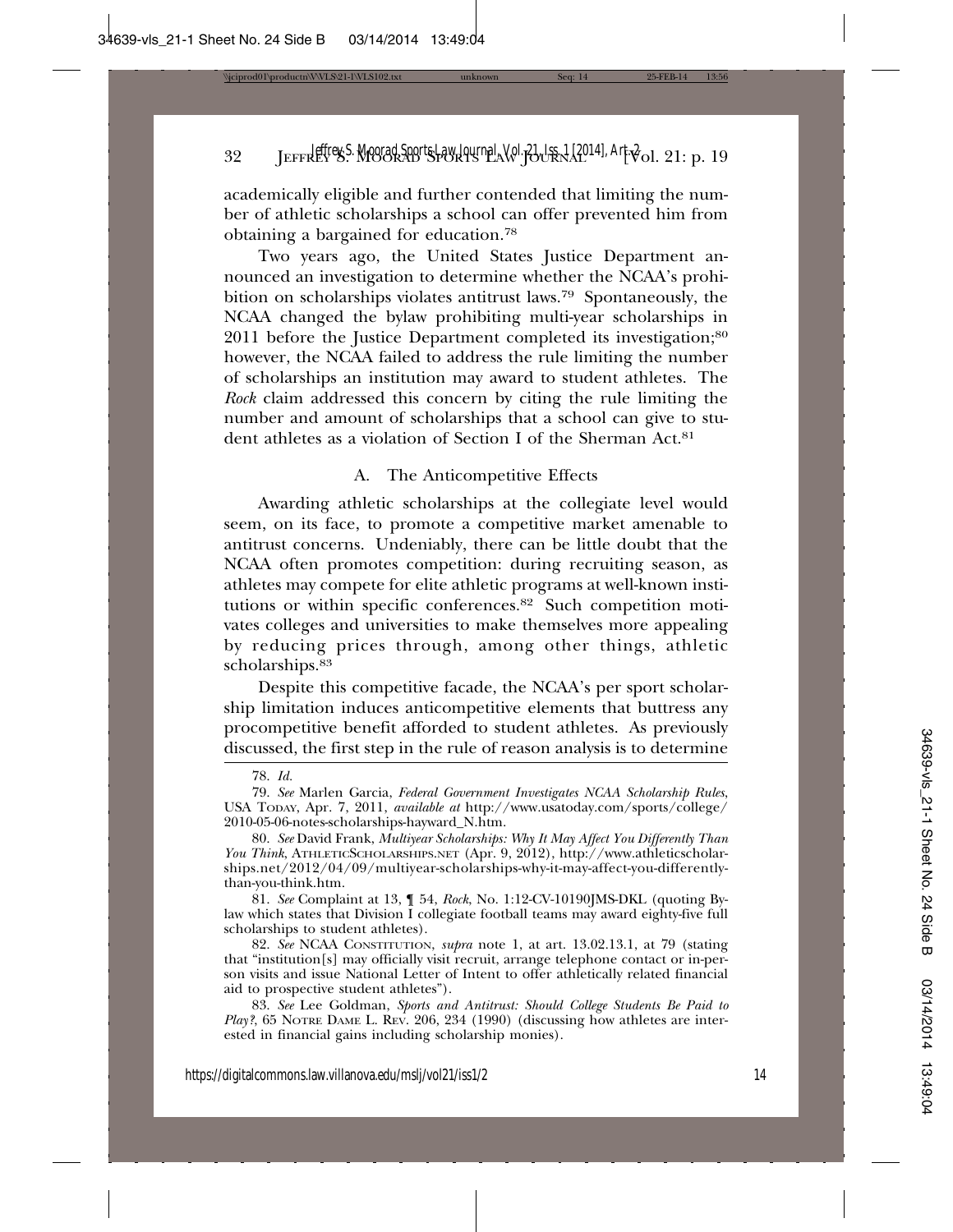whether the defendant possessed "the requisite market power within a defined market" or produced "actual anticompetitive effects, such as control over output or price."84 As a factual matter, the NCAA possesses significant market power in regulating the competition for student-athletes. Intercollegiate athletes have few, if any, substitutes for providing athletic services in exchange for receiving a college degree.85 Thus, the NCAA directly decides the output costs for college athletes by inducing scholarship restrictions for member schools, thereby creating an anti-competitive effect in an unparalleled market.

The Seventh Circuit expressly held that "a labor market for student-athletes . . . would meet plaintiffs' burden of describing a cognizable market under the Sherman Act."86 When NCAA member schools offer "in-kind benefits" in exchange for the opportunity to pursue a bachelor's degree,<sup>87</sup> NCAA member schools are clearly engaged in "transactions that are commercial in nature."88 Thus, the relevant market asserted by the plaintiffs in *Rock* – alleging a nationwide market for the labor of student athletes – is consistent with the relevant markets found in other antitrust lawsuits filed against the NCAA, along with the explicit instructions given by the Seventh Circuit in *Agnew*. 89

Notwithstanding the market analysis, an anticompetitive effect may still be found without determining whether a relevant market exists. In *Board of Regents*, the Supreme Court stated that "when there is an agreement not to compete in terms of price or output, no elaborate industry analysis is required," and "naked restraint[s] on price and output require[ ] some competitive justification even

86. Agnew v. Nat'l Collegiate Athletic Ass'n, 683 F.3d 328, 346 (7th Cir. 2012) (describing burden on plaintiffs necessary to satisfy test under Sherman Act).

87. *See id.* at 347 (discussing potential basis for commercial market regarding NCAA schools and scholarships).

88. United States v. Brown Univ., 5 F.3d 658, 665 (3d Cir. 1993) (describing how universities engage in commercial transactions).

<sup>84.</sup> Law v. Nat'l Collegiate Athletic Ass'n, 134 F.3d 1010, 1019 (D. Kan. 1995).

<sup>85.</sup> *See, e.g.*, Christopher Chin, Comment, *Illegal Procedures: The NCAA's Unlawful Restraints of the Student-Athlete*, 26 LOY. L.A. L. REV. 1213, 1245 (1993) ("By imposing its regulations and restraining student-athletes, the NCAA willfully maintains its monopoly power."); *see also* Aidan McCormack, Comment, *Seeking Procedural Due Process in NCAA Infractions Procedures: States Take Action*, 2 MARQ. SPORTS L.J. . 261, 262 (1992) ("The NCAA is the monopoly of all intercollegiate sports.").

<sup>89.</sup> *See Agnew*, 683 F.3d at 341 (deciding that "the transactions between NCAA schools and student-athletes . . . take place in a relevant market with respect to the Sherman Act"); *see also* White v. Nat'l Collegiate Athletic Ass'n, No. CV 06-0999 RGK (C.D. Cal. Sept. 20, 2006) (holding that "Major College Football" is relevant market in which "colleges and universities compete to attract prospective studentathletes").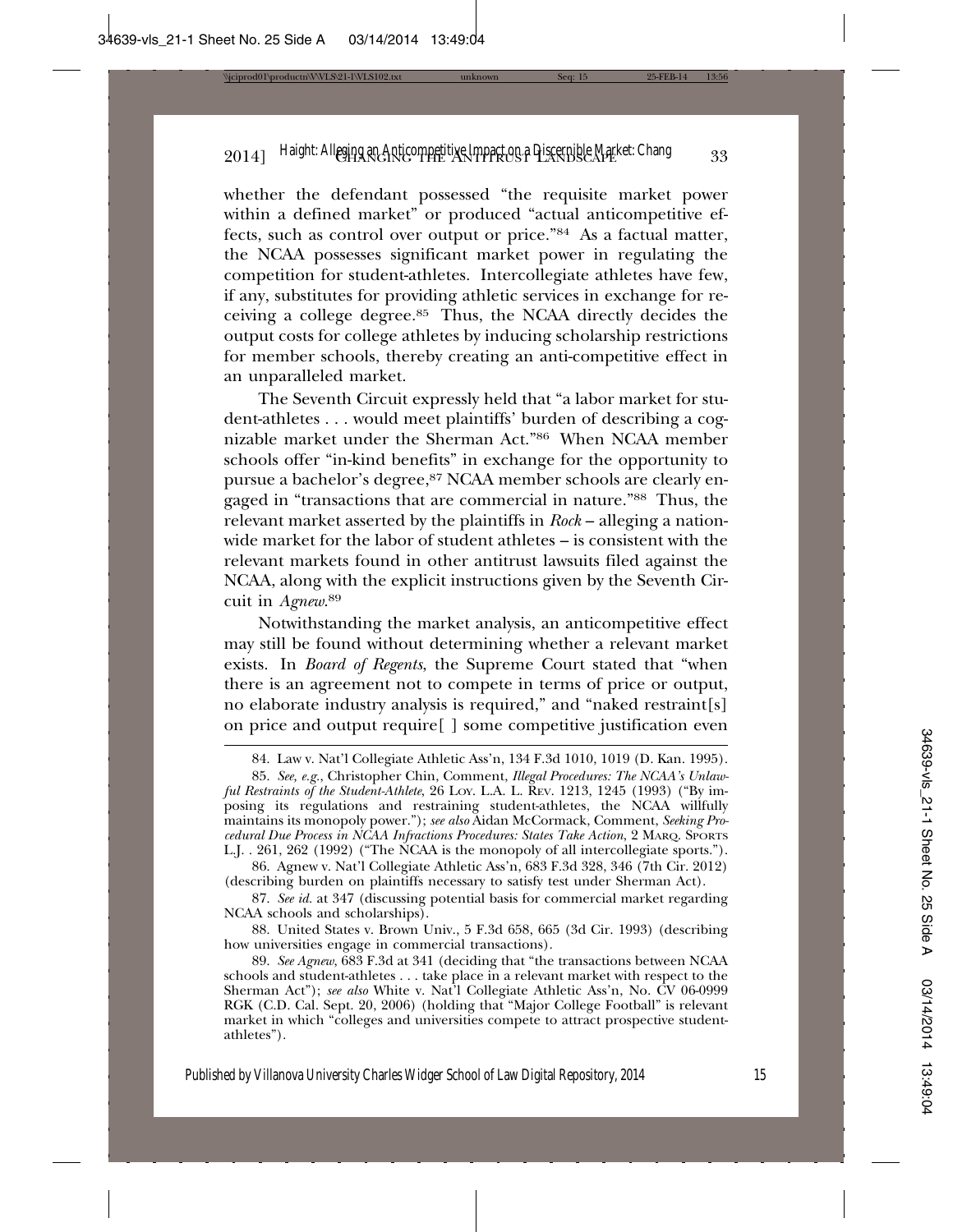in the absence of a detailed market analysis."90 The complaint in *Rock* specifically states:

By unlawfully agreeing to limit the number and amount of athletics-based scholarships that a member institution can grant in any given year, the NCAA and its member institutions have ensured that student-athletes in the class receive tens of millions less for their labor for member institutions than they would receive — and the member institutions would pay — in a competitive market.<sup>91</sup>

The anticompetitive effects of the challenged regulation are evident. To participate in NCAA sanctioned events, member institutions must adhere to NCAA bylaws, including the scholarship cap, thereby completely inhibiting student-athletes and schools from entering into competitive pricing agreements that both parties favor. Once again, the scholarship restrictions were initially a response to NCAA members' financial difficulties.92 Therefore, if the scholarship limitation is considered a cost-cutting measure, then the anticompetitive effect – exploiting students by unnecessarily maximizing the cost of bachelor's degrees – gains support.

Whether "proof of market power" is required to analyze the anticompetitive effects in the *Rock* case should be of no concern to the plaintiffs. Under either the rule of reason or "quick-look" standards, the undisputed evidence supports a finding of anticompetitive effect. The NCAA adopted the scholarship cap primarily to reduce costs for NCAA institutions. One insider noted after the rule's passage that schools appreciated how the rule "giv[es] them the legal and moral sanction of the NCAA" to cancel the scholarships for athletes who did not perform to their expectations.93 While the member schools compete vigorously to recruit student athletes, the scholarship cap remains successful in artificially lowering the price of student-athlete services.<sup>94</sup> As a result, this horizontal restriction on financial aid for student-athletes eliminates price competition among the NCAA members, and given the practice's

<sup>90.</sup> Nat'l Collegiate Athletic Ass'n v. Bd. of Regents of the Univ. of Okla., 468 U.S. 85, 109-10 (1984) (internal quotation marks and citation omitted).

<sup>91.</sup> Amended Complaint, *supra* note 76, at 6.

<sup>92.</sup> *See* BYLAWS, *supra* note 17, at § II.B.

<sup>93.</sup> Koch & Leonard, *The NCAA: A Socio-Economic Analysis*, *supra* note 21, at 236.

<sup>94.</sup> *See* Amended Complaint, *supra* note 75, at 6 (revealing that schools spend millions of dollars in "travel expenses, letters, phone calls, on-campus visits and the use of recruiting services" to attract top talent).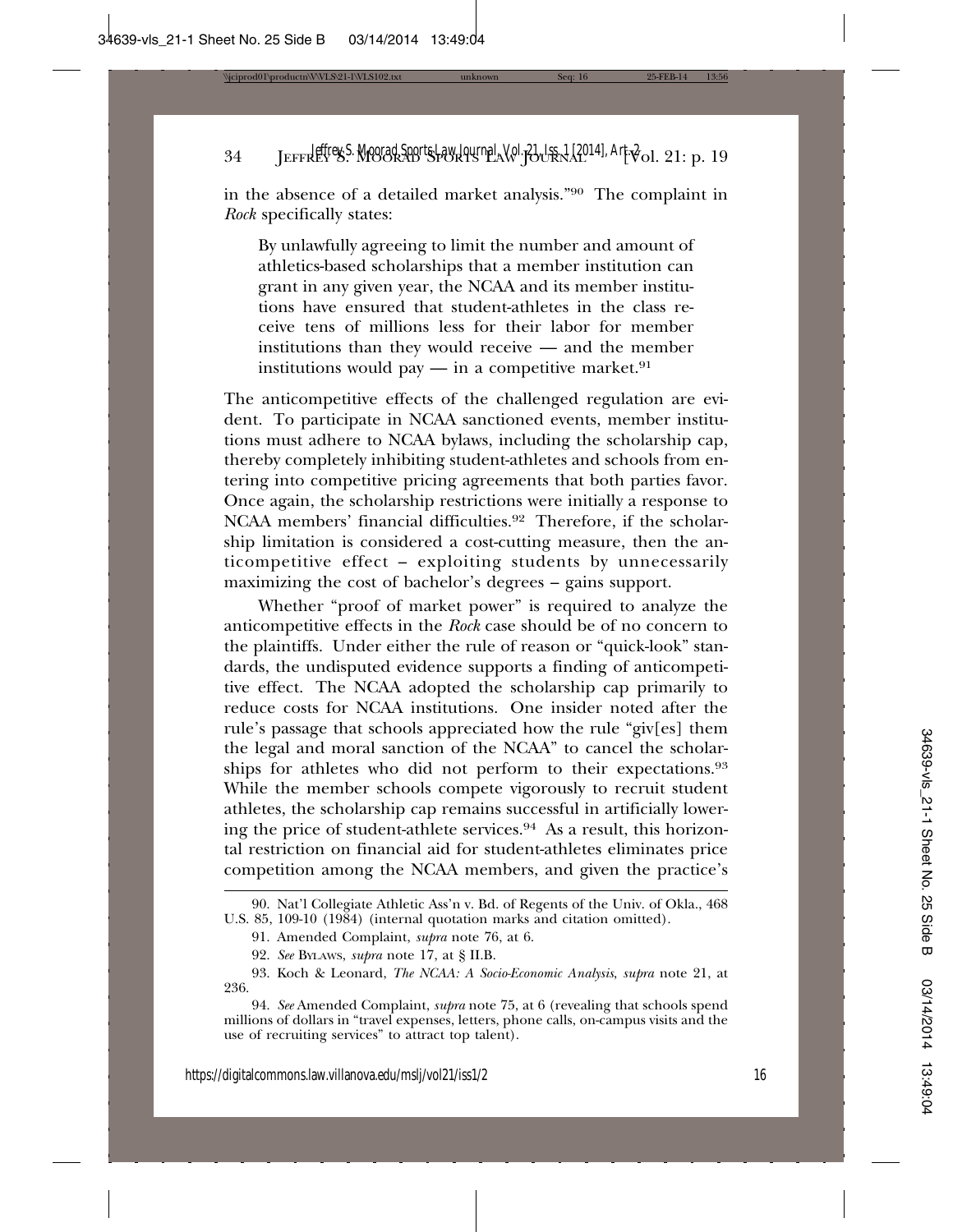cost-cutting origins, Rock's claim of unfair treatment receives even greater standing.

#### B. The Procompetitive Benefits

Assuming the *Rock* plaintiffs will succeed in alleging anticompetitive behavior on the part of the NCAA, the burden will then shift to the NCAA to prove that the restraint on trade caused by the scholarship restrictions have procompetitive justifications that outweigh the anticompetitive effects.95 In essentially every antitrust claim against the NCAA, two procompetitive justifications are alleged: preserving amateurism and maintaining a competitive balance in intercollegiate athletics.96

First and foremost, the NCAA will have difficulty arguing that the scholarship limitations help maintain amateurism. As discussed earlier, the NCAA has maintained its amateur system through bylaws where four-year scholarships were the norm. However, after lifting the multi-year scholarship ban, there is no reason to believe that the scholarship cap has any independent effect on amateurism. In fact, the Seventh Circuit recently acknowledged that the limit on scholarships per team is "not inherently or obviously necessary for the preservation of amateurism, the student-athlete, or the general product" of college sports.97 Instead, and as the district court properly observed in *In re NCAA I-A Walk-On Football Players Litigation*, "the NCAA's attempt to frame [the scholarship limitation] as challenging . . . amateurism . . . is a mis-characterization of the issues raised . . . ."98

Next, the NCAA may use the procompetitive defense of competitive balance. To determine whether the NCAA's proffered evidence demonstrates competitive balance, the court must "consider the facts peculiar to the business to which the restraint is applied; its condition before and after the restraint was imposed; the nature of the restraint and its effect, actual or probable."99 Recalling the origins of the scholarship limitation, it can be demonstrated that the purpose was to cut costs in order to "save money for the col-

99. Bd. of Trade of Chi. v. United States, 246 U.S. 231, 238 (1918).

<sup>95.</sup> *Board of Regents*, 468 U.S. at 103.

<sup>96.</sup> *See id.* at 96; *see also* Agnew v. Nat'l Collegiate Athletic Ass'n, 683 F.3d 328, 343 (7th Cir. 2012) (citing numerous cases that found amateurism to be at "very existence" of college football).

<sup>97.</sup> *Agnew*, 683 F.3d at 343.

<sup>98.</sup> In re NCAA I-A Walk-On Football Players Litig., 398 F. Supp. 2d 1144, 1150 (W.D. Wash. 2005).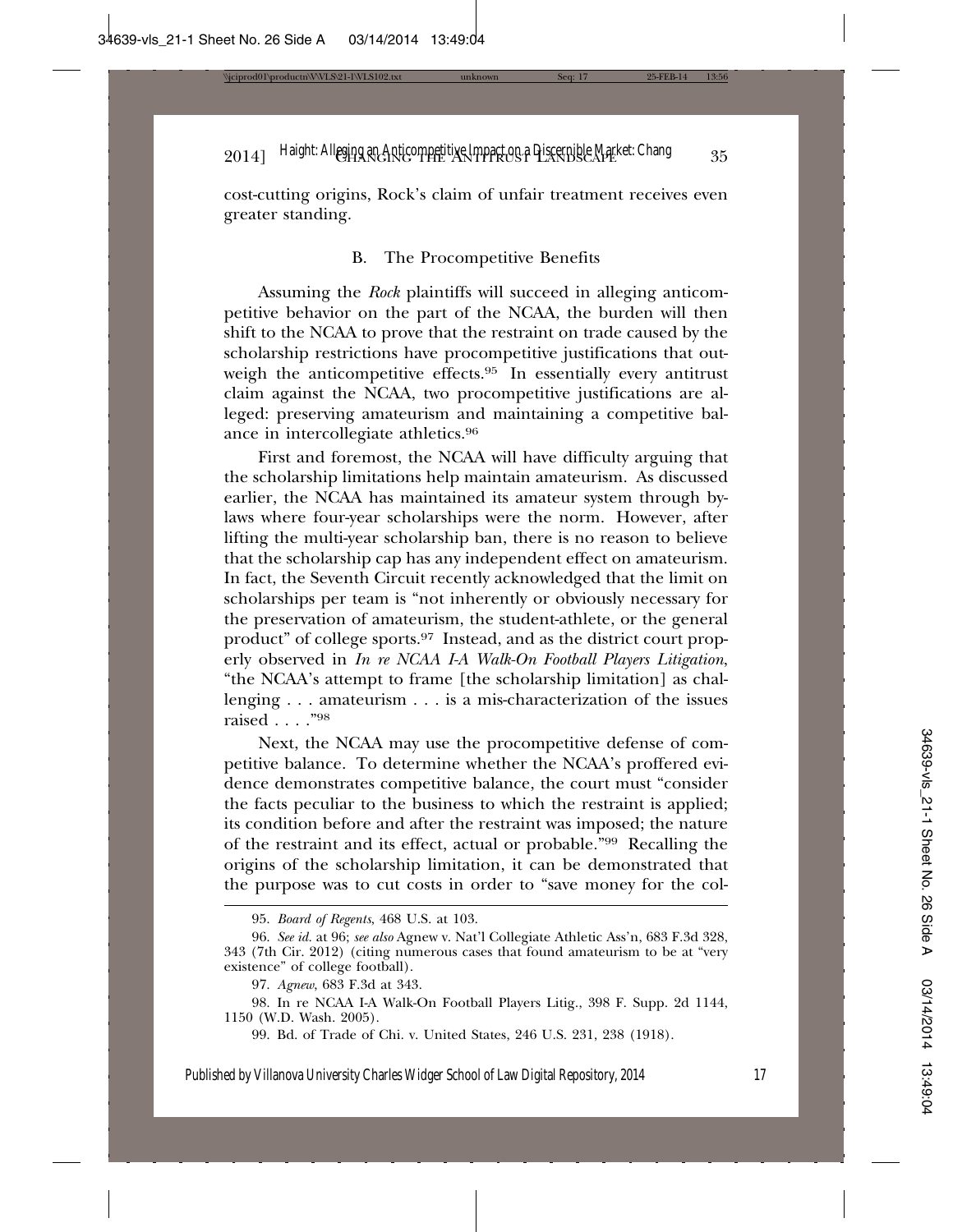leges," thereby creating an unlawful restraint on trade.100 Elite colleges, deemed the "Overlap Group," attempted a similar feat by establishing a universal formula for financial aid that produced comparable aid packages for admitted students.101 Under the Overlap Agreement, the member schools agreed to: (1) award aid only on the basis of demonstrated need, (2) institute a uniform calculation system, and (3) share financial information for admitted students.102 Initially, the Justice Department charged the Overlap Group with "unlawfully conspir[ing] to restrain trade" and, after all of the defendant colleges (with the exception of MIT) entered into a consent decree, the district court ruled against the lone school by finding that the Overlap Agreement created illegal horizontal price-fixing.103 Following an unfavorable appeal to the Third Circuit, MIT settled with the Justice Department.104 Consequently, all colleges were required to implement their own financial aid for common admits.105

The NCAA's per sport scholarship limitation looks remarkably similar to the issue in *Brown University*. Under the Overlap Agreement, member institutions colluded to set financial aid package limitations and agreed to not negotiate further with admitted students, resulting in direct horizontal price-fixing. Athletic scholarship restrictions take the form of the same antitrust violation. Prior to 1976, there were no scholarship restrictions, absent the multiyear athletic scholarship ban, indicating that the change to the scholarship cap had nothing to do with competitive balance. Moreover, schools likely have severe recruiting disadvantages by limiting the players they can accept on scholarship. As the Supreme Court eloquently stated, "The heart of our national economic policy long has been faith in the value of competition."106 Consequently, if the court determines that the NCAA's scholarship cap exists primarily for cost cutting measures, and as a result deters competition, *Rock* will successfully defeat the NCAA's conventional defense mechanism to Section I lawsuits.

- 103. *See id.* at 289-90.
- 104. *See* CHRISTOPHER AVERY ET AL., THE EARLY ADMISSIONS GAME: JOINING THE ELITE 33 (2003).

105. *See id.*

106. Standard Oil Co. v. FTC, 340 U.S. 231, 248 (1951).

<sup>100.</sup> WALTER BYERS, UNSPORTSMANLIKE CONDUCT: EXPLOITING COLLEGE ATH-LETES 228 (1995).

<sup>101.</sup> *See* United States v. Brown Univ., 5 F.3d 658, 662 (3d Cir. 1993).

<sup>102.</sup> United States v. Brown Univ., 805 F. Supp. 288, 293 (E.D. Pa. 1992).